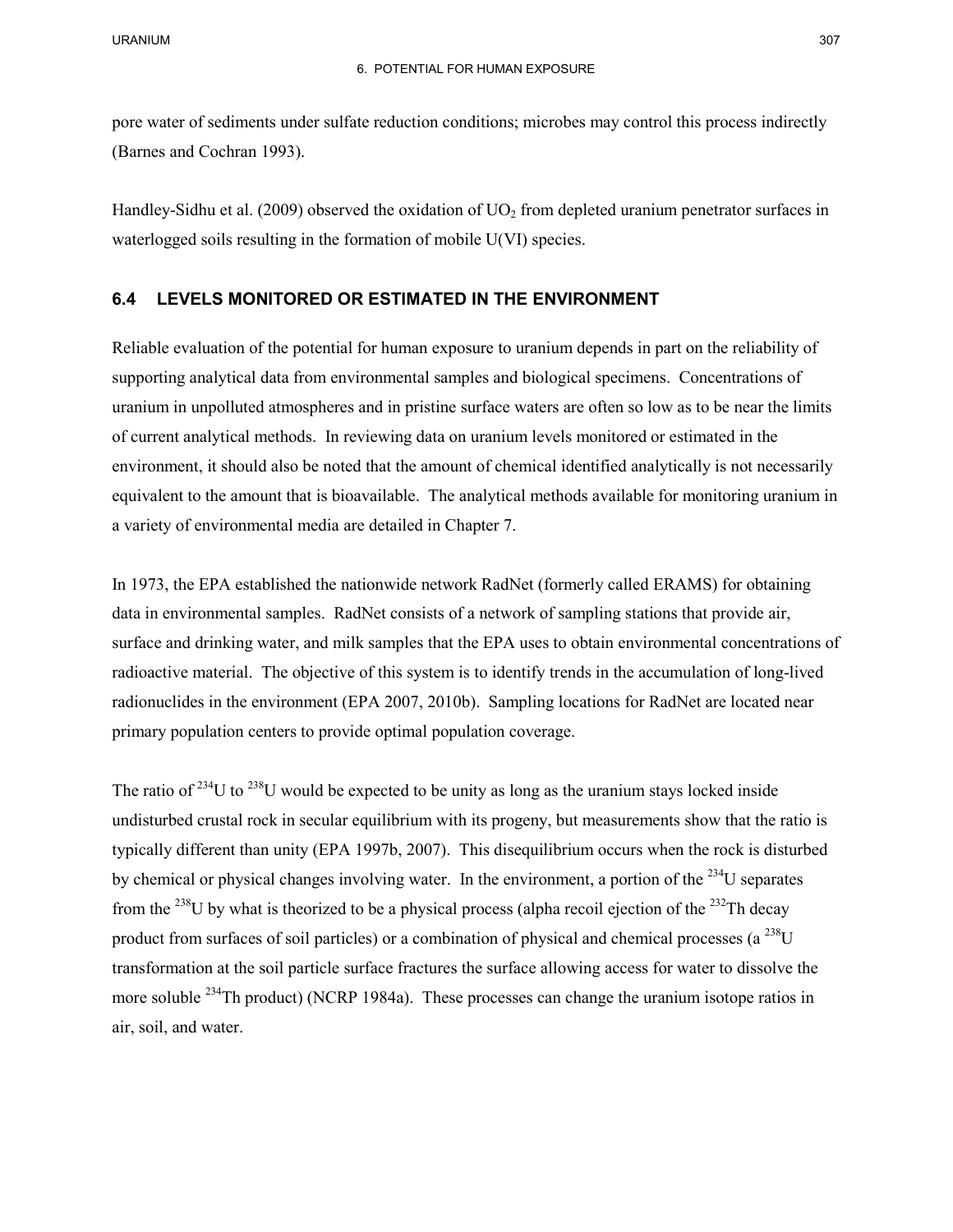### **6.4.1 Air**

For airborne particles collected for the RadNet program,  $^{234}$ U,  $^{235}$ U, and  $^{238}$ U analyses are performed on Following chemical separation, the uranium is quantified by  $\alpha$ -spectroscopy. semiannually composited air filters collected from continuously operating airborne particulate samplers.

 Table 6-2 shows the results of monitoring for uranium in airborne particles for the October to December are included as well (EPA 1997b). The locations of air samples with the highest total uranium Arizona (listed in descending concentrations of airborne total uranium). In all cases, atmospheric levels of total uranium were low, in the attocurie/m<sup>3</sup> range. The airborne data show <sup>234</sup>U to <sup>238</sup>U ratios that range 2007 composites as published in Report 132 (EPA 2007). Results from October through December 1997 concentrations were Las Vegas, Nevada; El Paso, Texas; Ross, Ohio; Lynchburg, Virginia; and Phoenix, from 1.0 to 7.4, many of which are significantly different from the one-to-one ratio found in crustal rock.

 the same uranium concentration as the soil particles that produce it. Airborne dust near uranium mining have an isotope ratio the same as crustal rock as long as the surface material from which it originated had not experienced significant weathering by moisture. Some examples of airborne uranium levels near for comparison with EPA values in Table 6-2. The annual average concentration of uranium in ambient air taken near the Jackpile Open Pit mine (New Mexico) was  $2.4 \text{ fCi/m}^3$  (EPA 1979a), and the concentration of uranium in air measured near a Canadian refinery ranged between 1.3 and 134 fCi/ $m<sup>3</sup>$  $(2-200 \text{ ng/m}^3)$  with a geometric mean of 13 fCi/m<sup>3</sup> (20 ng/m<sup>3</sup>) (Tracy and Meyerhof 1987). Air samples maximum total air alpha activity in 1979 at one location was  $0.7$  pCi/m<sup>3</sup> (DOE 1981a). Uranium in airborne dust appears to result from resuspension of soil and, consequently, airborne dust has or milling operations would be expected to contain higher than background levels of total uranium and mining and milling operations when the industry was actively producing uranium ore are included below taken near a uranium mill tailings pile showed a uranium concentration of 1 pCi/m<sup>3</sup> (NCRP 1984a). Near the Paducah Gaseous Diffusion Plant in Kentucky, where uranium enrichment is performed, the

#### **6.4.2 Water**

 suspected. Welford and Baird (1967) found a concentration of 0.02 pCi/L in New York City tap water. Until the early 1980s, uranium in drinking water was not often measured except when contamination was UNSCEAR (1977) reported that tap water usually contains <0.03 pCi/L.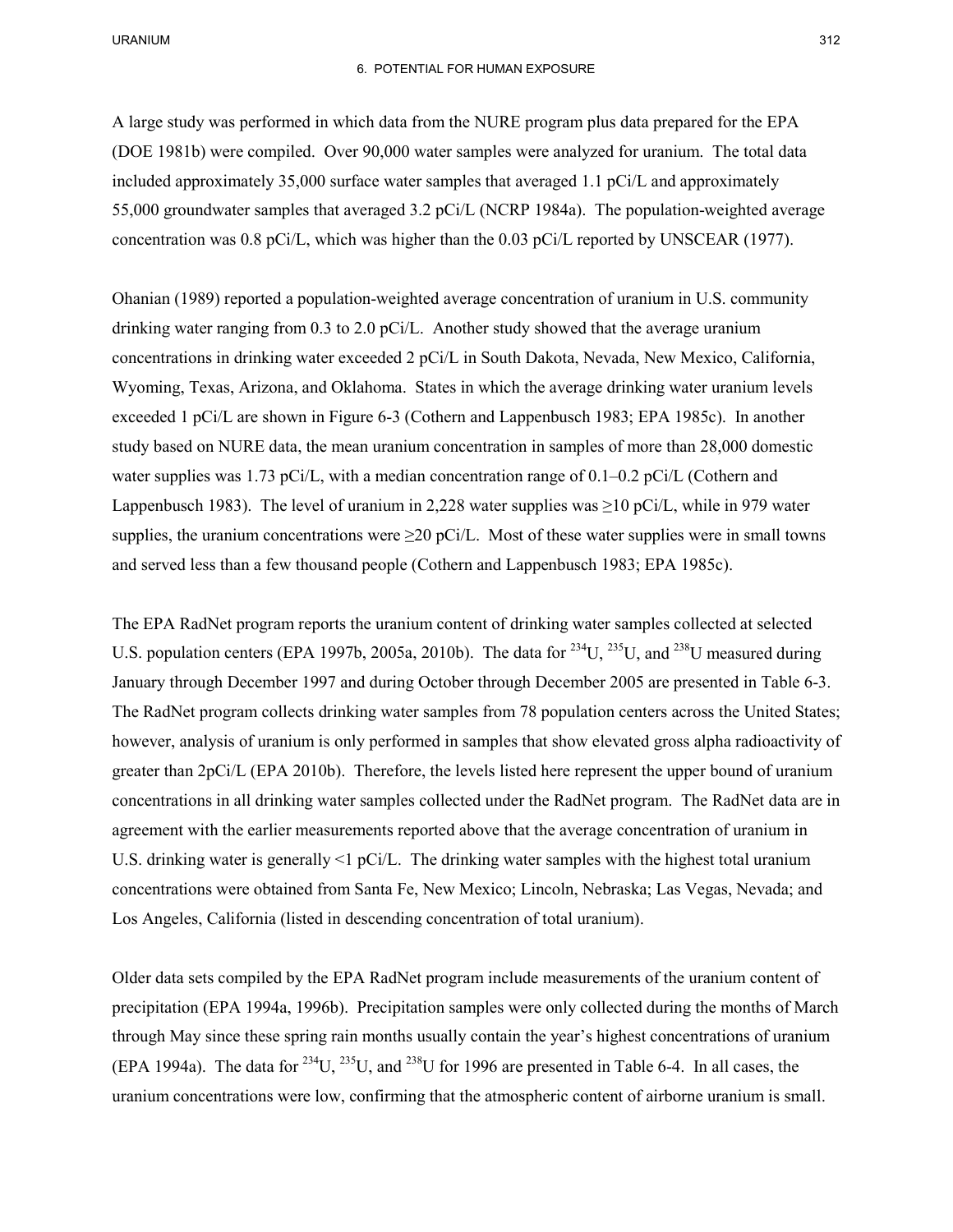

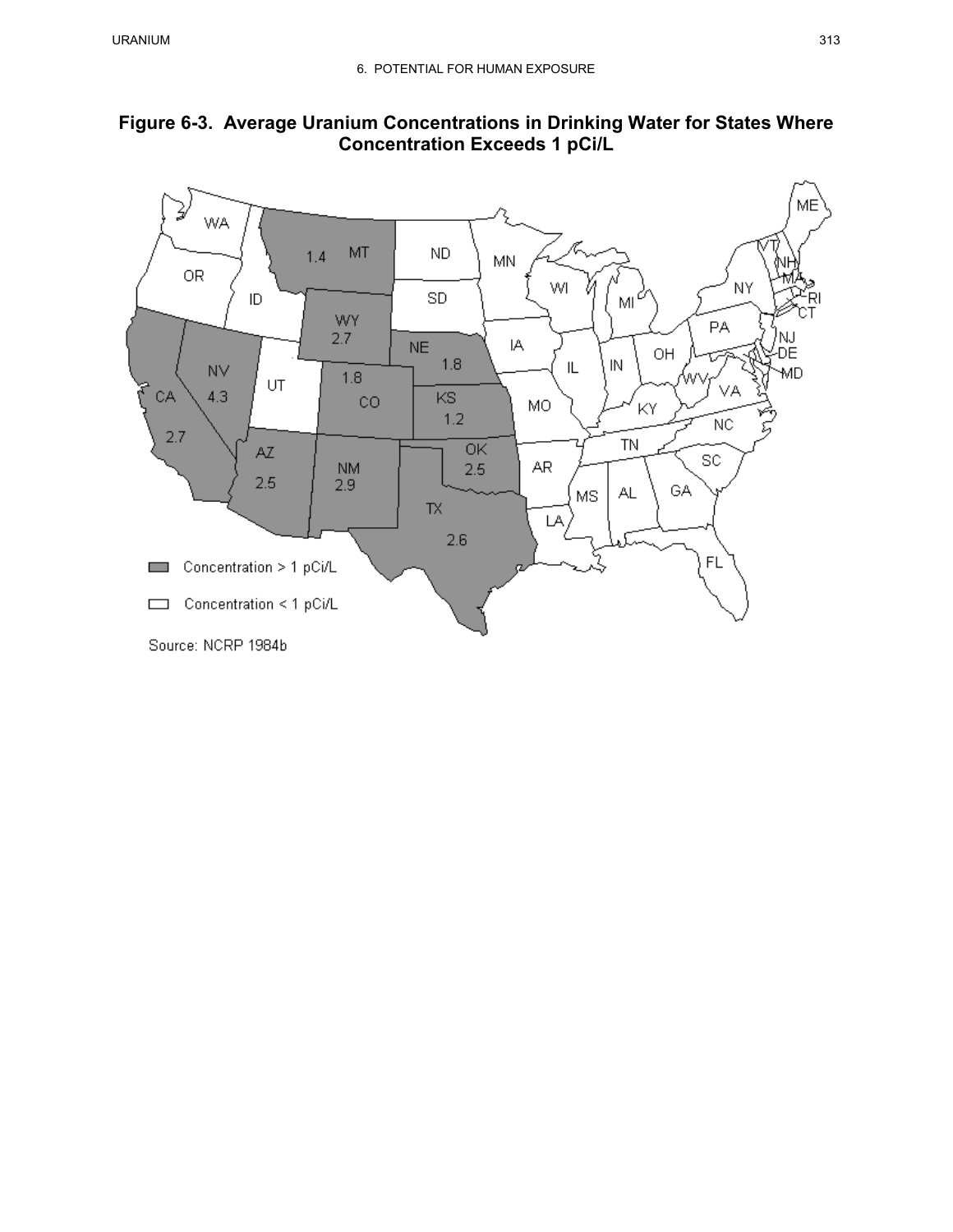|                                 | pCi/L±2u        |                                 |                                                  |                        |                                                                                                 |                 |  |  |  |  |  |
|---------------------------------|-----------------|---------------------------------|--------------------------------------------------|------------------------|-------------------------------------------------------------------------------------------------|-----------------|--|--|--|--|--|
|                                 |                 | January-December 1997           |                                                  | January-December 2006* |                                                                                                 |                 |  |  |  |  |  |
| Location                        | $^{234}$ U      | $^{235}$ U                      | $^{238}$ U                                       | $^{234}$ U             | $^{235}$ U                                                                                      | $^{238}$ U      |  |  |  |  |  |
| Los Angeles, California         | $1.78 + 0.19$   | $0.098\pm0.043$ 1.48 $\pm$ 0.17 |                                                  | $1.48 + 0.2$           | $0.071 + 0.044$ 1.14 + 0.17                                                                     |                 |  |  |  |  |  |
| Tampa, Florida                  |                 |                                 |                                                  |                        | 0.174±0.061 0.009±0.024 0.134±0.052                                                             |                 |  |  |  |  |  |
| Baxley, Georgia                 |                 |                                 |                                                  |                        | $0.144\pm0.042$ $0.035\pm0.022$ $0.065\pm0.028$ $0.086\pm0.045$ $0.027\pm0.032$ $0.018\pm0.025$ |                 |  |  |  |  |  |
| Idaho Falls, Idaho              | $0.8 \pm 0.13$  |                                 | $0.027 \pm 0.025$ $0.306 \pm 0.075$ -            |                        |                                                                                                 |                 |  |  |  |  |  |
| Morris, Illinois                | $0.6 + 0.11$    | $0.033\pm0.027$ $0.03\pm0.024$  |                                                  | $0.58 + 0.11$          | $0.009\pm0.024$ $0.078\pm0.041$                                                                 |                 |  |  |  |  |  |
| W. Chicago, Illinois            | $1.42 \pm 0.24$ | $0.04 \pm 0.04$                 | $0.14 \pm 0.07$                                  | $0.114 + 0.051$        | 0.002±0.018 0.024±0.027                                                                         |                 |  |  |  |  |  |
| New Orleans, Louisiana          |                 |                                 |                                                  | $1.05 \pm 0.16$        | $0.052\pm0.041$ $0.69\pm0.13$                                                                   |                 |  |  |  |  |  |
| Augusta, Maine                  |                 |                                 |                                                  | $1.11 + 0.16$          | 0.035±0.033 0.93±0.14                                                                           |                 |  |  |  |  |  |
| Red Wing, Minnesota             | $0.43 \pm 0.12$ |                                 | $0.028 \pm 0.039 0.113 \pm 0.062$ -              |                        |                                                                                                 |                 |  |  |  |  |  |
| Port Gibson, Mississippi        |                 |                                 |                                                  |                        | 0.131±0.049 0.010±0.018 0.044±0.032                                                             |                 |  |  |  |  |  |
| Lincoln, Nebraska               | $5.11 \pm 0.46$ | $0.358\pm0.0993.26\pm0.33$      |                                                  | $2.96 \pm 0.32$        | $0.097 \pm 0.05$                                                                                | $1.98 \pm 0.24$ |  |  |  |  |  |
| Santa Fe, New Mexico            | $6.57 \pm 0.52$ | 0.285±0.077 3.65±0.33           |                                                  | $6.52 \pm 0.57$        | $0.123 \pm 0.053$ 2.64 $\pm 0.28$                                                               |                 |  |  |  |  |  |
| Las Vegas, Nevada               | $2.76 \pm 0.32$ | $0.061\pm0.043$ 1.55 $\pm0.22$  |                                                  | $3.12 \pm 0.32$        | 0.089±0.045 1.69±0.21                                                                           |                 |  |  |  |  |  |
| Jenkinsville, South<br>Carolina |                 |                                 | $0.596\pm0.089$ $0.027\pm0.02$ $0.277\pm0.059$ - |                        |                                                                                                 |                 |  |  |  |  |  |
| Genoa, Wisconsin                | $0.63 \pm 0.12$ |                                 | $0.115 \pm 0.056$ $0.345 \pm 0.088$ -            |                        |                                                                                                 |                 |  |  |  |  |  |
| Madison, Wisconsin              | $1.25 \pm 0.17$ |                                 | $0.016\pm0.018$ $0.255\pm0.069$ -                |                        |                                                                                                 |                 |  |  |  |  |  |

Sources: EPA 1997b, 2006c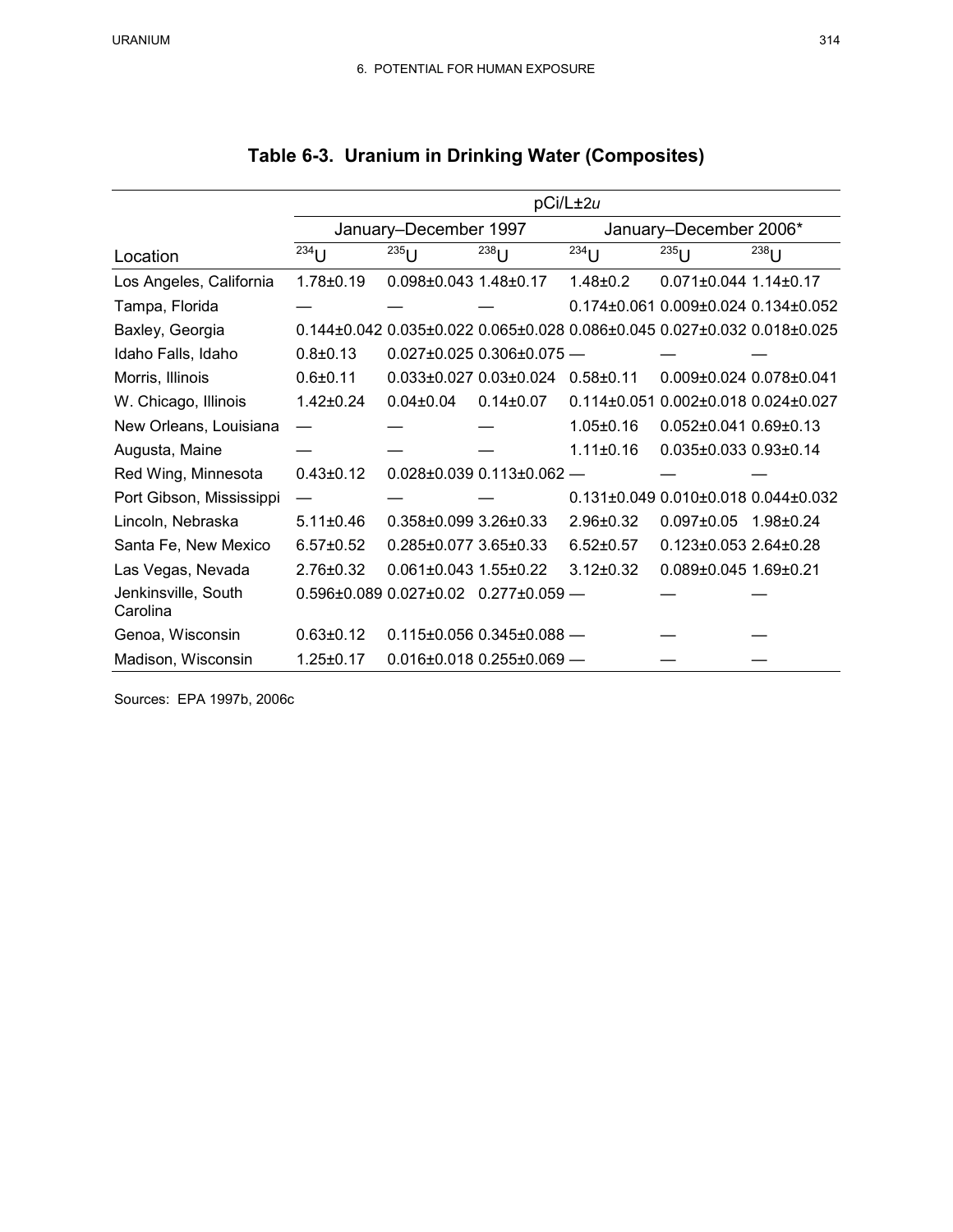|                            | pCi/L±2u              |                       |                       |  |  |  |  |  |  |
|----------------------------|-----------------------|-----------------------|-----------------------|--|--|--|--|--|--|
| Location                   | $\overline{^{234}}$ U | $\overline{^{235}}$ U | $\overline{^{238}}$ U |  |  |  |  |  |  |
| Montgomery, Alabama        | $0.0163 \pm 0.008$    | $0.004 \pm 0.0044$    | 0.0036±0.0042         |  |  |  |  |  |  |
| Little Rock, Arkansas      | 0.0096±0.0062         | $0.0044\pm0.0044$     | $0.0065 \pm 0.0049$   |  |  |  |  |  |  |
| Berkeley, California       | $0.0153 \pm 0.0074$   | $0.0038 \pm 0.0042$   | $0.0043\pm0.0048$     |  |  |  |  |  |  |
| Denver, Colorado           | $0.092 \pm 0.019$     | $0.026 \pm 0.01$      | $0.044 \pm 0.013$     |  |  |  |  |  |  |
| Hartford, Connecticut      | $0.0169 \pm 0.0089$   | $0.0012\pm0.0038$     | $0.0045 \pm 0.0053$   |  |  |  |  |  |  |
| Wilmington, Delaware       | $0.02 \pm 0.0079$     | $0.0025 \pm 0.0032$   | $0.0023 \pm 0.0027$   |  |  |  |  |  |  |
| Jacksonville, Florida      | $0.008 \pm 0.0054$    | 0.0067±0.0051         | $0.0051 \pm 0.0043$   |  |  |  |  |  |  |
| Miami, Florida             | $0.022 \pm 0.01$      | $0.0027 \pm 0.0038$   | 0.0086±0.0064         |  |  |  |  |  |  |
| Honolulu, Hawaii           | 0.0156±0.0086         | $0.0037 \pm 0.0051$   | $0.0014 \pm 0.003$    |  |  |  |  |  |  |
| Boise, Idaho               | 0.0114±0.0071         | $0.01 \pm 0.0073$     | $0.0057 \pm 0.005$    |  |  |  |  |  |  |
| Idaho Falls, Idaho         | $0.0311 \pm 0.0099$   | $0.0111 \pm 0.0066$   | $0.0065 \pm 0.0046$   |  |  |  |  |  |  |
| Augusta, Maine             | $0.023 \pm 0.011$     | $0.0067 \pm 0.006$    | 0.0086±0.0064         |  |  |  |  |  |  |
| Lansing, Michigan          | 0.0138±0.0067         | 0.0016±0.0028         | $0.0097 \pm 0.0056$   |  |  |  |  |  |  |
| Minneapolis, Minnesota     | $0.0202 \pm 0.0092$   | $0.002 \pm 0.0044$    | 0.0132±0.0075         |  |  |  |  |  |  |
| Welch, Minnesota           | $0.047 \pm 0.02$      | $0.013 \pm 0.012$     | $0.024 \pm 0.015$     |  |  |  |  |  |  |
| Jackson, Mississippi       | $0.0145 \pm 0.008$    | 0.0134±0.0084         | $0.0137 \pm 0.0081$   |  |  |  |  |  |  |
| Charlotte, North Carolina  | $0.0101 \pm 0.0062$   | $0.0085 \pm 0.0060$   | $0.0151 \pm 0.0074$   |  |  |  |  |  |  |
| Wilmington, North Carolina | 0.0218±0.0086         | $0.0047 \pm 0.0045$   | 0.0106±0.0061         |  |  |  |  |  |  |
| Bismarck, North Dakota     | $0.079 \pm 0.02$      | 0.019±0.011           | $0.043 \pm 0.014$     |  |  |  |  |  |  |
| Lincoln, Nebraska          | $0.049 \pm 0.016$     | $0.0129 \pm 0.0087$   | $0.028 + 0.011$       |  |  |  |  |  |  |
| Concord, New Hampshire     | $0.0195 \pm 0.0087$   | $0.0113 \pm 0.0074$   | $0.024 \pm 0.0098$    |  |  |  |  |  |  |
| Trenton, New Jersey        | $0.0123 \pm 0.0069$   | 0.0018±0.0031         | $0.0044\pm0.0044$     |  |  |  |  |  |  |
| Las Vegas, Nevada          | $0.261 \pm 0.066$     | $0.018 + 0.02$        | $0.101 \pm 0.042$     |  |  |  |  |  |  |
| Albany, New York           | $0.0229 \pm 0.0082$   | $0.0043\pm0.0039$     | $0.0094\pm0.0052$     |  |  |  |  |  |  |
| Yaphank, New York          | $0.0141 \pm 0.0068$   | $0.0051 \pm 0.0048$   | $0.0077 \pm 0.0051$   |  |  |  |  |  |  |
| Painesville, Ohio          | $0.0077 \pm 0.0063$   | $0.0083\pm0.0071$     | $0.0035 \pm 0.0045$   |  |  |  |  |  |  |
| Portland, Oregon           | $0.03 \pm 0.0095$     | $0.0111\pm0.0064$     | $0.0129 \pm 0.0063$   |  |  |  |  |  |  |
| Harrisburg, Pennsylvania   | $0.038 + 0.012$       | $0.0103 \pm 0.0065$   | 0.0098±0.0060         |  |  |  |  |  |  |
| Barnwell, South Carolina   | $0.0153 \pm 0.0072$   | $0.0069 \pm 0.0052$   | $0.0085 \pm 0.0055$   |  |  |  |  |  |  |
| Columbia, South Carolina   | 0.0126±0.0065         | $0.007 \pm 0.0053$    | $0.0039 \pm 0.0038$   |  |  |  |  |  |  |
| Knoxville, Tennessee       | 0.0111±0.0057         | $0.0043\pm0.0038$     | $0.0043\pm0.0035$     |  |  |  |  |  |  |
| Nashville, Tennessee       | $0.0074 \pm 0.0068$   | $0.0014\pm0.0043$     | 0.0016±0.0044         |  |  |  |  |  |  |
| Austin, Texas              | 0.0119±0.0066         | $0.0017 \pm 0.003$    | $0.0061 \pm 0.0054$   |  |  |  |  |  |  |
| El Paso, Texas             | $0.043 \pm 0.022$     | $0.012 \pm 0.014$     | $0.036 \pm 0.02$      |  |  |  |  |  |  |
| Salt Lake City, Utah       | 0.0196±0.0078         | $0.0021 \pm 0.0032$   | $0.0102\pm0.0056$     |  |  |  |  |  |  |
| Lynchburg, Virginia        | $0.05 \pm 0.013$      | $0.0083\pm0.0056$     | $0.008 \pm 0.0052$    |  |  |  |  |  |  |
| Olympia, Washington        | 0.0176±0.0072         | $0.0051 \pm 0.0042$   | $0.0052\pm0.0041$     |  |  |  |  |  |  |
| Madison, Wisconsin         | $0.0209 \pm 0.0098$   | $0.0039 \pm 0.0045$   | $0.0065 \pm 0.0053$   |  |  |  |  |  |  |

# **Table 6-4. Uranium Analyses of Select Precipitation Composite Samples March– May 1996**

Source: EPA 1996b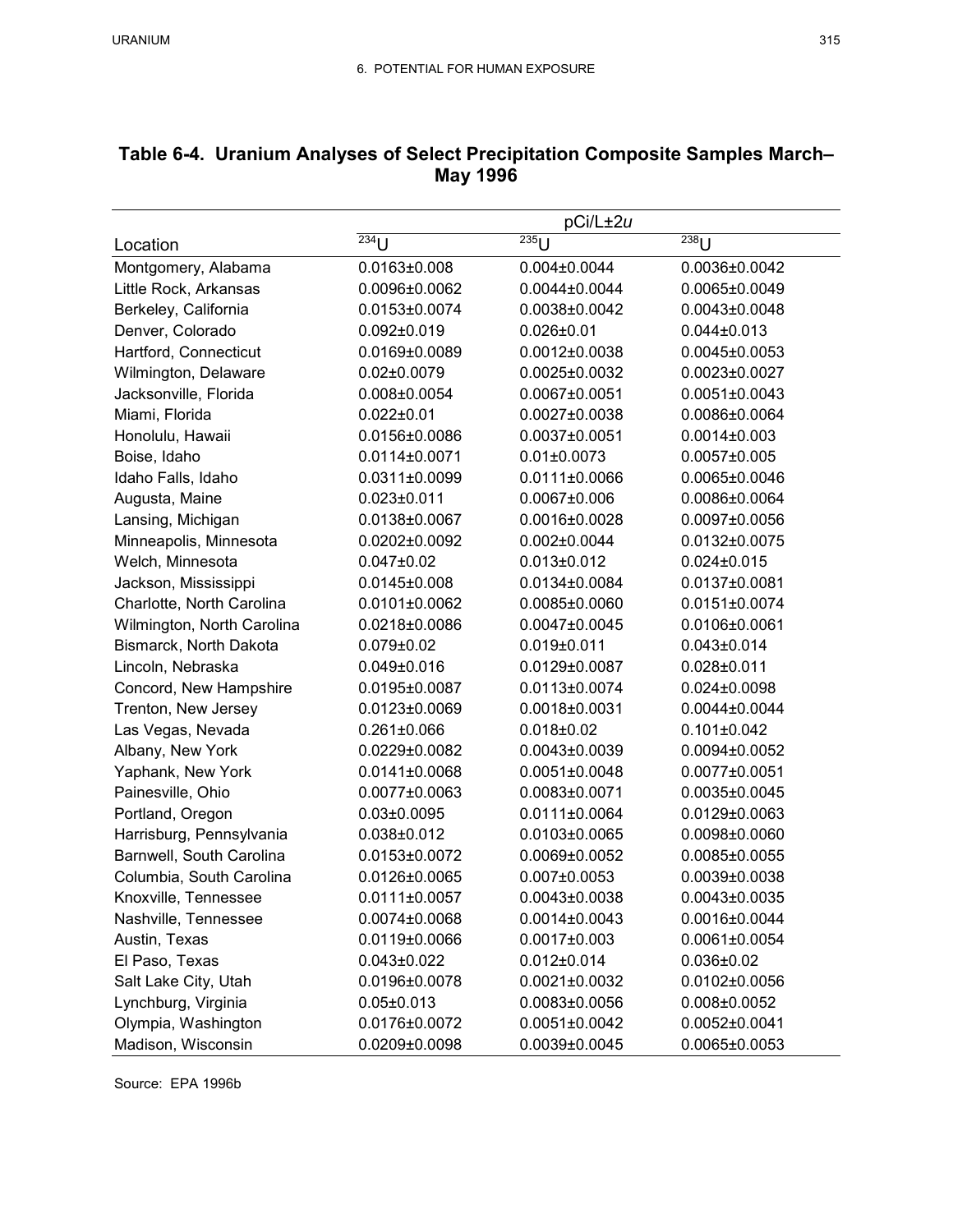In some surface waters that have been contaminated by waste discharge and in groundwaters from natural background levels for that area. For example, higher levels of uranium have been observed in water from draining and evaporation pond water of the San Joaquin Valley in California (Bradford et al. 1990), northern New Mexico (Hakonson-Hayes et al. 2002). The concentration of uranium in creek waters that lead to the Ohio River near the Paducah Gaseous Diffusion Plant in Kentucky ranged from <0.7 to Analysis of water from the Colorado River and its tributaries during 1985 and 1986 showed that the levels of total uranium ranged from 3.4 to 60 pCi/L (Stewart et al. 1988). uranium-bearing aquifers, the concentrations of uranium may be higher than the average natural Ambrosia Lake in New Mexico (uranium milling and mining) (Lapham et al. 1989), the agricultural groundwater from Rocky Flats, Colorado (Laul 1994), and groundwater from the Nambe region of 470 pCi/L (1–700 μg/L) (DOE 1981a). Mono Lake, a natural alkaline, saline lake in California, contained 185 pCi/L <sup>238</sup>U and 222 pCi/L <sup>234</sup>U during the period 1978–1980 (Simpson et al. 1982).

 uranium in well water in a South Carolina community (range of 1.7–5,830 pCi/L, equivalent to 1.8– 7,780 mg/L, and a mean of 620 µg/L based on isotopic content). The U.S. Geological Service measured Higher levels of uranium can be found in groundwater. Orloff et al. (2004) found elevated levels of uranium concentrations above 30 µg/L in 65 out of 350 wells (19%) located in the Eastern San Joaquin Valley, California during sampling from 2004 to 2008 (Jurgens et al. 2010). Median and maximum concentrations were 18.0 and 2,500 µg/L in 98 observation wells, 8.7 and 503 µg/L, respectively, in 122 domestic wells, and 1.8 and 41.3 µg/L, respectively, in 121 public supply wells.

 As part of the Navajo Uranium Assessment and Kidney Health Project, EPA (2013a) analyzed water from 240 unregulated wells on Navajo land. Uranium levels in 29 sources exceeded the MCL of 30 µg/L; the uranium concentrations in these 29 sources ranged from 31 to 700 µg/L.

 Discharge of dewatering effluents from underground uranium mines and runoff from uranium mine tailings piles have contaminated surface waters and aquifers in New Mexico with elevated levels of gross uranium) (EPA 1985c). Groundwater from an aquifer adjacent to a uranium mill tailings pile in Falls City, Texas, was also found to have concentrations of uranium above natural background levels (DOE alpha activity and uranium (NMHED 1989). The concentration of uranium in mine discharge water in New Mexico was 31,500 μg/L (equivalent to 22,680 pCi/L, assuming that the uranium content is natural 1994).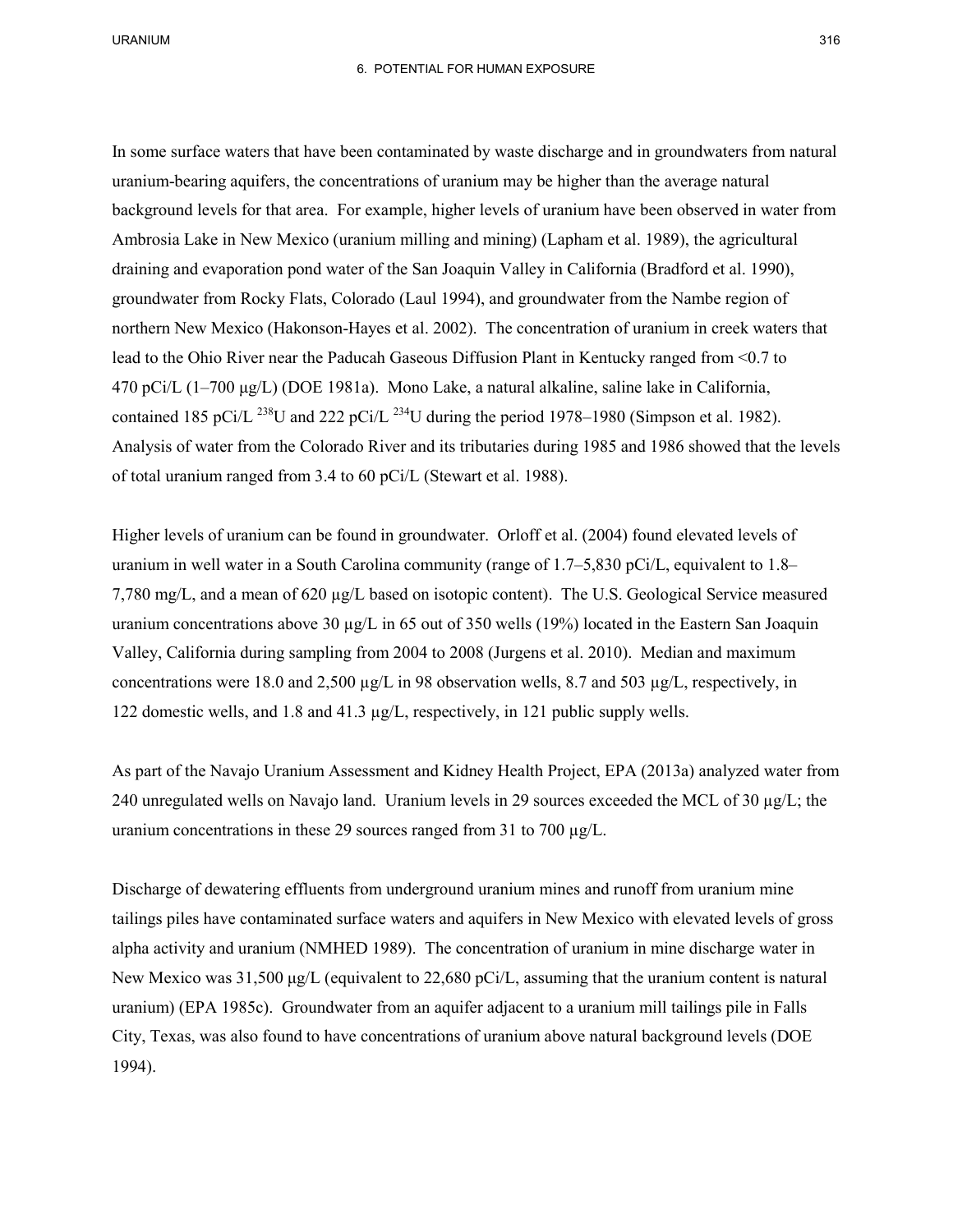### 6. POTENTIAL FOR HUMAN EXPOSURE

Illinois range from <0.1 to 8.0 pCi/L (Gilkeson and Cowart 1987). The ratio of the activity of <sup>234</sup>U to <sup>238</sup>U while ratios >20 were found in the confined zones aquifer. It was suggested that glacial recharge in Fifty-five groundwater samples from the Lockatong and Passaic Formation in the Newark Basin in New Jersey were analyzed during 1985–1987. These samples were found to contain 0.1–40 pCi/L total The concentrations of  $^{234}$ U and  $^{238}$ U in groundwater from Cambrian-Ordovician sandstone aquifers in ranged from 2.0 to >40. The lowest ratios were found in unconfined aquifers in primary recharge zones, unconfined zones might be responsible for the high  $^{234}$ U to  $^{238}$ U ratios (Gilkeson and Cowart 1987). uranium, with a median value of 2.1 pCi/L (Szabo and Zapecza 1987). Uranium concentrations measured in seven samples of groundwater from the Raymond Basin in California ranged from 5.3 to 43.7 pCi/L (Wiegand et al. 1987).

 Water in a private well in Maine, thought to be of geologic origin, was reported to contain as much as 1,160 µg/L were measured in drinking water from a home in northwestern Connecticut (Magdo et al. ranging from 44.3 to 5,570 µg/L in water from nine private wells located near Simpsonville, South hydrological characteristics of aquifers. 403 μg/L uranium (approximately 270 pCi/L) (Lowry et al. 1987). Uranium concentrations as high as 2007). The source of the uranium was found to be a 500-foot well carrying groundwater from the Brookfield Gneiss geological formation. Hughes et al. (2005) measured elevated uranium concentrations Carolina. Elevated levels of uranium measured in waters from private wells in northern and northeastern Nebraska were thought to be due to the upward migration of uranium from bedrock and heavy use of phosphate fertilizers. Uranium values up to 110 pCi/L were measured (NEDH 1989). The concentrations of uranium in U.S. groundwaters were estimated using a conceptual model based on the geochemical and

water in all 50 states was found to range from 0.05 to 4.6 pCi/L, with a mean value of 0.55 pCi/L (Longtin 1988). This mean is lower than the population-weighted uranium value for finished waters of 0.8 pCi/L (NCRP 1984a). Some methods that may be suitable for reducing the concentration of uranium The population-weighted average uranium concentration in groundwaters used as sources of drinking in drinking water include lime softening, coagulation/precipitation, and filtering; however, these methods may not efficiently remove the uranium.

Concentrations of  $^{238}$ U and  $^{234}$ U measured in bottled water samples from 17 locations in Italy were generally <120 mBq/kg (Forte et al. 2001). The highest reported concentrations of these isotopes were 1,936 and 2,842 mBq/kg, respectively.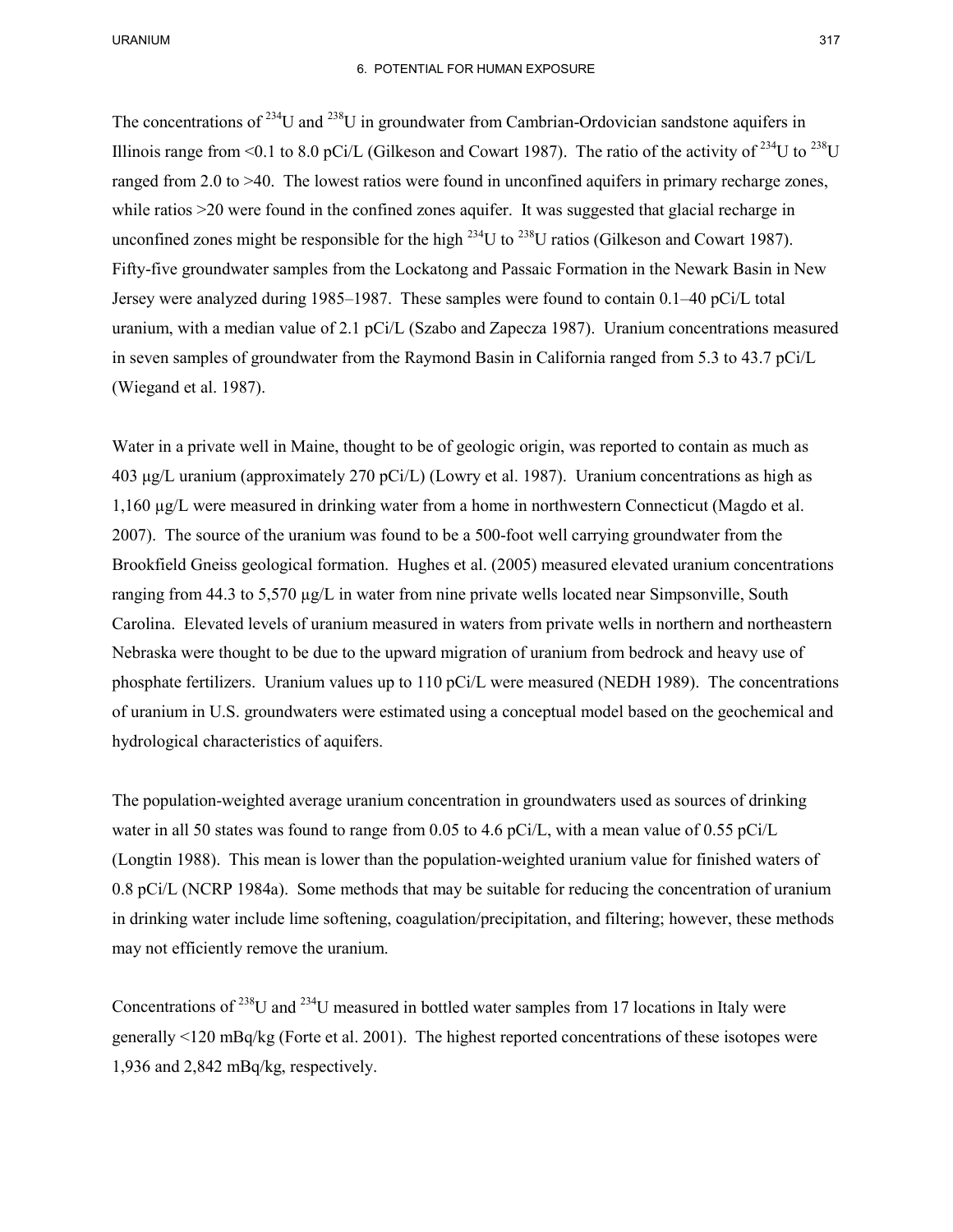0.012–0.695 mBq/L for  $^{235}$ U in water samples collected in Bosnia and Herzegovina. Two water samples Herzegovina during 2001. These levels are similar to those reported in other countries and do not reflect Jia et al. (2006) measured concentrations of 0.27–16.2 mBq/L for <sup>238</sup>U, 0.41–15.6 mBq/L for <sup>234</sup>U, and were reported to contain depleted uranium. Carvalho and Oliveira (2010) reported mean uranium concentrations of 0.5 and 0.4 mg/kg measured in public drinking water supplies from Kosovo and Bosniaenhanced presence of uranium resulting from the use of depleted uranium in these areas during the 1999 military conflict (Carvalho and Oliveira 2010; Sahoo et al. 2007).

#### **6.4.3 Sediment and Soil**

 Table 6-5 shows the average concentrations of uranium in several types of rocks and soils (NCRP 1984a). The radioactivity in soils is similar to that in the rocks, usually bedrock, from which it derives. The average soil concentration of <sup>234</sup>U from Table 6-5 is 0.6 pCi/g. Since the activity of <sup>234</sup>U accounts for approximately one-half of the total activity in natural uranium (see Chapter 4), the value in Table 6-5 may be multiplied by two to obtain the total uranium in soils (approximately 1.2  $pCi/g$ ).

 There are wide variations from the values presented in the table, particularly in areas where uranium 3.98 μg/g (1.6–2.7 pCi/g) (Meriwether et al. 1988), while uranium concentrations in phosphate rock in minerals are more concentrated. Concentrations of uranium in Louisiana soils ranged from 2.35 to north and central Florida ranged from 4.5 to 83.4  $pCi/g$  (6.8–124  $\mu$ g/g) (EPA 1985c).

 Soil samples adjacent to Los Alamos, New Mexico, taken during 1974–1977 contained total uranium in  $(4.9-7.1 \text{ µg/g})$ , whereas off-site samples taken as far as 12 miles away contained uranium at levels of 3.8– 6.0 pCi/g (6.4–9.0 μg/g) (DOE 1981a). Soil monitoring data from the area surrounding the Feed Material the range of 0.1–5.1 μg/g (0.067–3.4 pCi/g), with a mean concentration of 1.6 pCi/g (2.4 μg/g) (Purtymun et al. 1987). The concentrations of uranium in soils adjacent to the Hanford Fuel Fabrication Facility near Richland, Washington, that were collected during  $1978-1981$  ranged from 0.51 to 3.1 pCi/g (0.76– 4.6 μg/g), with a median value of 1.2 pCi/g (1.8 μg/g). The control samples for the Hanford Fuel Fabrication Study contained uranium at concentrations of 0.21–0.86 pCi/g (0.32–1.128  $\mu$ g/g), with a median value of 0.49 pCi/g (0.73  $\mu$ g/g) (Price and Kinnison 1982). Uranium in the soil within the property boundary of the Paducah Gaseous Diffusion Plant in Kentucky ranged from 3.3 to 4.8 pCi/g Production Center at Fernald, Ohio, showed that the uranium concentrations within an 8-km<sup>2</sup> area were between 3 and 23 pCi/g  $(4.5-34 \mu g/g)$  compared to an mean of 2.2 pCi/g  $(3.3 \mu g/g)$  for natural background levels (Stevenson and Hardy 1993). Other investigators have detected uranium levels in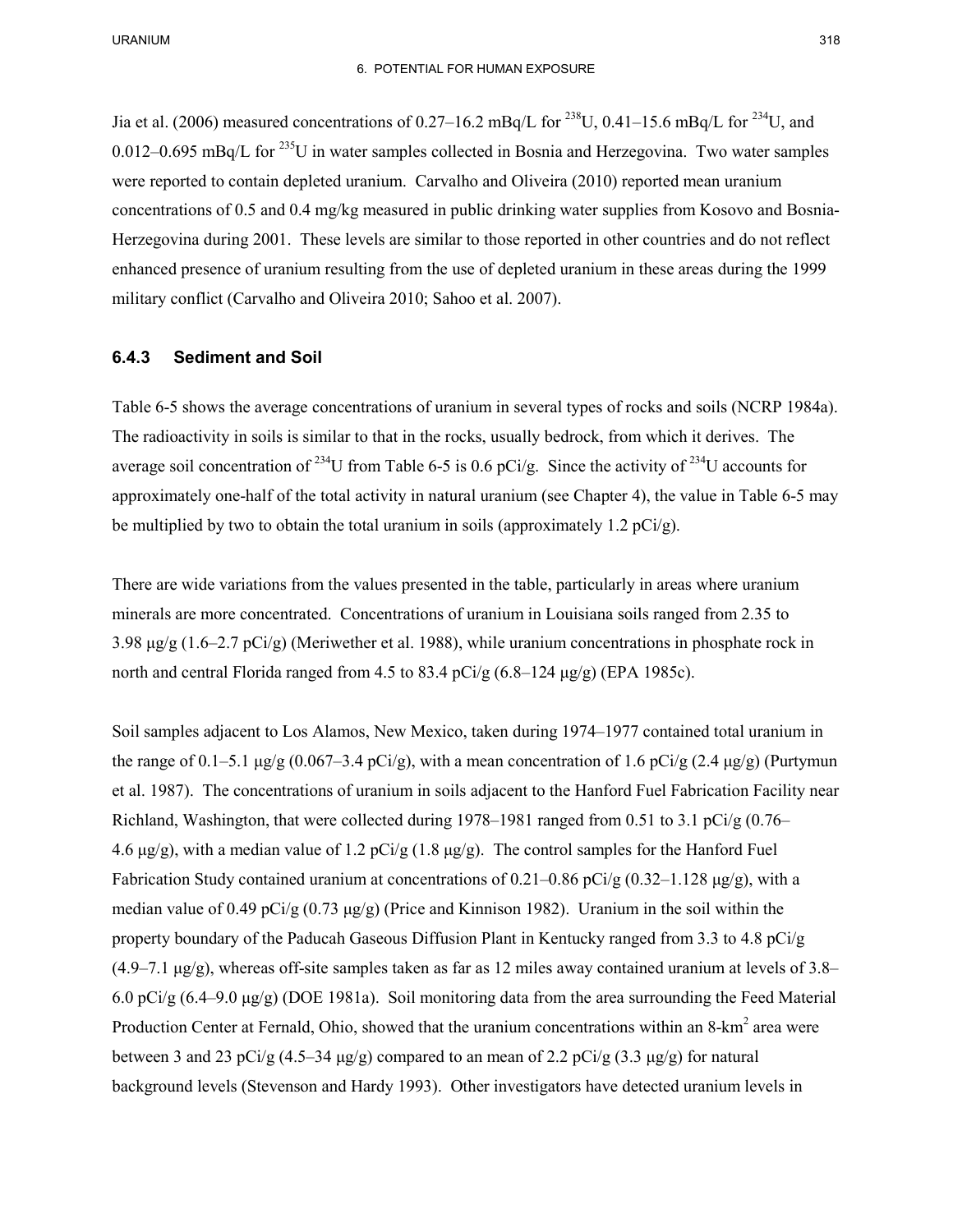| Material                     | pCi/g <sup>238</sup> U <sup>a</sup> |
|------------------------------|-------------------------------------|
| Igneous rocks                |                                     |
| Basalt (crustal average)     | $0.2 - 0.3$                         |
| Mafic <sup>b</sup>           | $0.2 - 0.3$                         |
| Salic <sup>b</sup>           | $1.3 - 1.6$                         |
| Granite (crustal average)    | 1                                   |
| Sedimentary rocks            |                                     |
| Shale                        | 1                                   |
| Sandstones                   |                                     |
| Clean quartz                 | < 0.3                               |
| Dirty quartz                 | 1.0 <sup>c</sup>                    |
| Arkose                       | $0.3 - 0.7$ °                       |
| Beach sands (unconsolidated) | 1                                   |
| Carbonate rocks              | 0.7                                 |
| Soils                        | 0.6                                 |

# **Table 6-5. Uranium in Rocks and Soils**

<sup>a</sup>To obtain the series equilibrium radioactivity for total alpha, beta, or approximate gamma emission (excluding bremsstrahlung and x-rays), multiply by 8, 6, or 3, respectively.<br><sup>b</sup>The median and mean value are given.<br><sup>c</sup>Indicates that the values are not well defined.

Source: NCRP 1975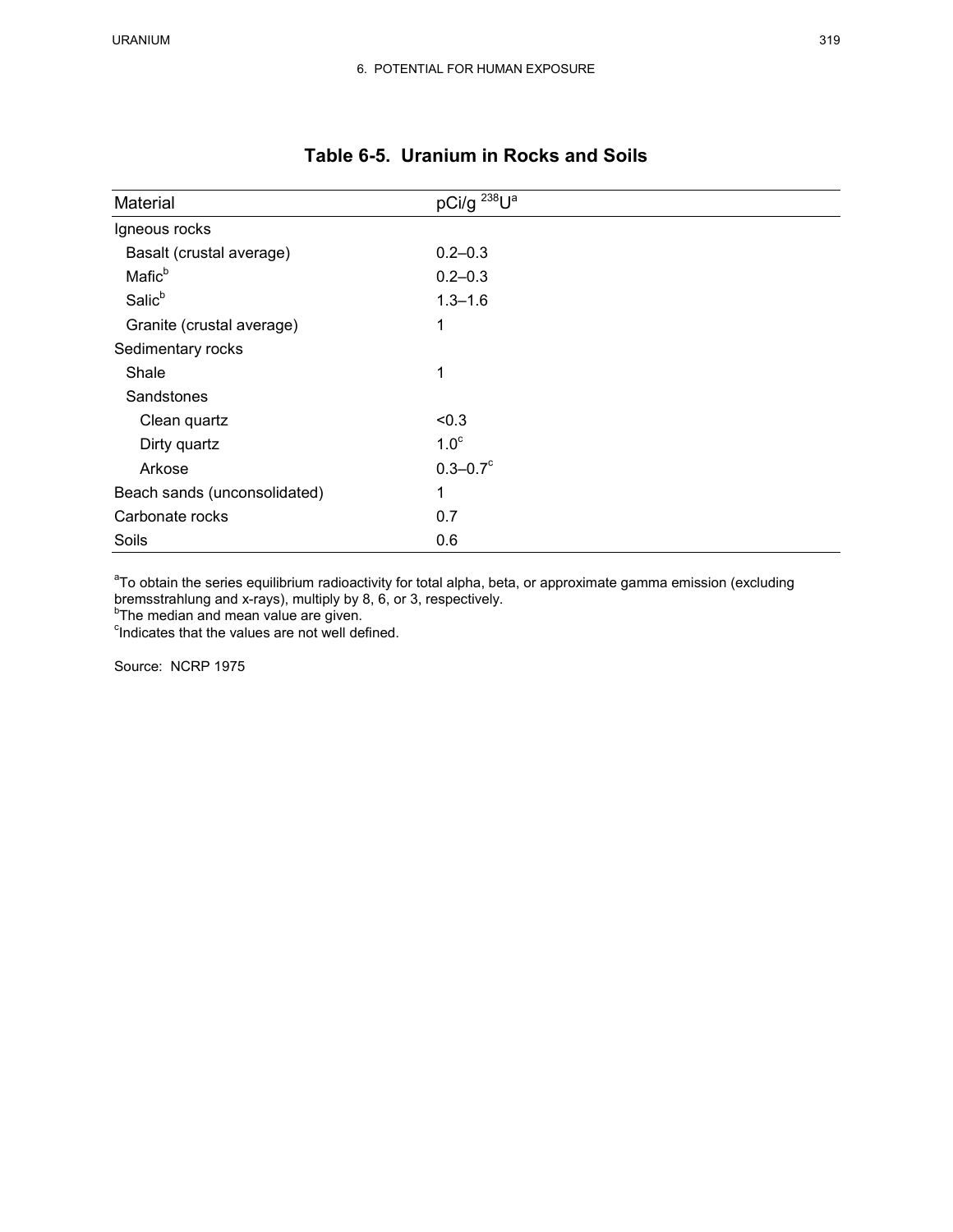surface soils at the Fernald site as high as 50 times natural background levels (Miller et al. 1994). Moon et al. (2006) measured uranium concentrations as high as 300 µg/g at a soil depth of 6 inches at the Oak Ridge Reservation in Oak Ridge, Tennessee. The contamination was attributed to past waste disposal activities at the site.

 areas impacted by depleted uranium ammunition (Carvalho and Oliveira 2010; Sansone et al. 2001). Carvalho and Oliveira (2010) reported mean uranium concentrations of 1.8 and 3 mg/kg measured in soils from Kosovo and Bosnia-Herzegovina during 2001. Higher uranium concentrations were localized to

#### **6.4.4 Other Environmental Media**

 Concentrations of uranium have been determined in meat and fish (Table 6-6). The uranium content measured in tissues of cattle herds grazing in pastures close to the Rocky Flats Plant in Colorado was 1975). The average concentrations of uranium in game fish (surface feeders) collected from a reservoir at corresponding values in nongame, bottom-feeding fish were 7.9 ng/g dw (0.0058 pCi/g) and 17.7 ng/g dw (0.012 pCi/g), respectively. The concentrations of uranium in fish muscle (dw) from a Canadian lake receiving uranium mill effluents were 7–11 times higher than in fish caught in uncontaminated lakes, but slightly higher than in other cattle, reflecting possible contamination from this source (Smith and Black locations upstream and downstream from the Los Alamos National Laboratory were 2.9 ng/g dry weight (dw)  $(0.0019 \text{ pCi/g})$  and 4.9 ng/g dw  $(0.0033 \text{ pCi/g})$ , respectively (Fresquez et al. 1994). The this uranium may have only been attached to the gills (Swanson 1985).

 milling activities) was measured at 0.3 pCi/g dw compared to 4 fCi/g dw for vegetation from a control 45 Saskatchewan moose and 4 out of 4 Saskatchewan cattle. The mean uranium concentration in vegetation from Ambrosia Lake, New Mexico (a site of mining and site (Lapham et al. 1989). Although the concentrations of uranium in muscle from exposed cattle were indistinguishable from uranium levels in muscle from control cattle, levels of uranium in liver and kidney tissues were 4 times higher in exposed cattle than in control cattle, and levels of uranium in femur samples were 13 times higher than in controls, indicating that kidney and liver slightly bioconcentrate uranium while muscle does not (Lapham et al. 1989). Thomas et al. (2005) detected uranium concentrations  $>1 \mu g/g$  in bone, liver, kidney, muscle, and rumen content samples from 14 out of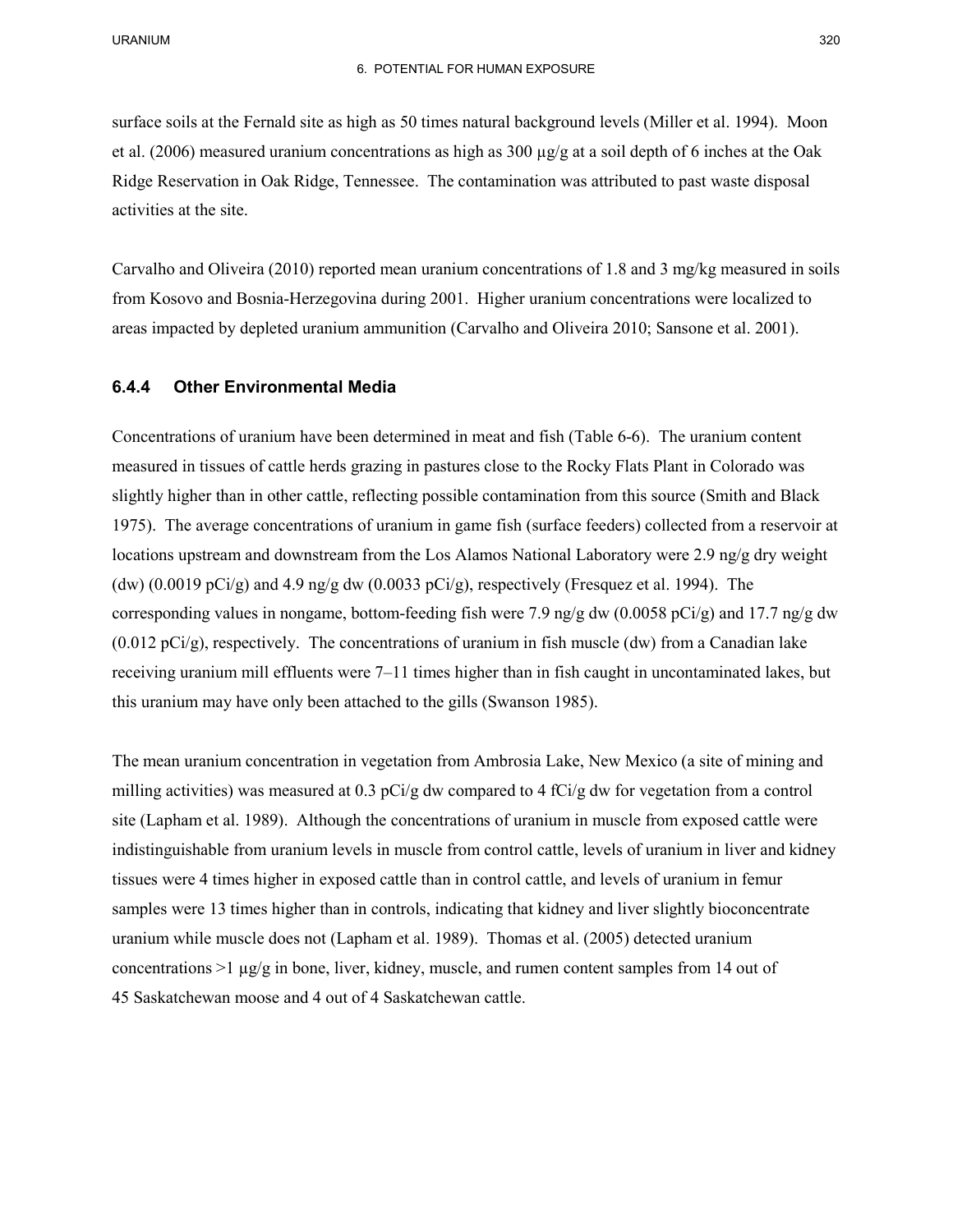## **6.5 GENERAL POPULATION AND OCCUPATIONAL EXPOSURE**

General population exposure to uranium occurs by ingestion of food and drinking water and by inhalation of air. The pathways are shown in Figure 6-2.

 Table 6-6 depicts uranium levels in various types of food in the United States. Measurements of normal levels of dietary <sup>234</sup>U and <sup>238</sup>U indicate that foods consumed contain about 0.3–0.5 pCi/day for each uranium isotope (0.6–1.0 pCi/day [0.9–1.5 μg/day] total uranium) (EPA 1985c; Welford and Baird 1967).

 Based on consumption rates, root crops such as potatoes, parsnips, turnips, and sweet potatoes contribute approximately 38% of total dietary intake of uranium (EPA 1985c).

 (Rayno 1983). Other investigators have estimated a dietary intake of 2.86–4.55 mg/day for individuals living near a uranium mine (Yamamoto et al. 1971). Ingestion of food grown in the vicinity of a uranium mill may lead to an intake up to 3 pCi/day uranium

 and feces. Using this method in a study of 12 subjects in Utah, it was estimated that the average dietary intake for the Salt Lake City population was 4.4±0.6 μg, an intake that is higher than that reported for An alternate method for estimating uranium intake is to measure the daily excretion of uranium in urine New York City, Chicago, and San Francisco residents  $(1.3-1.4 \,\mu g)$  (Singh et al. 1990).

 Intakes of uranium in food may also increase when certain ceramic glazed dishes are used for serving or Experiments show that when a ceramic glazed plate was kept in contact with a 4% acetic acid solution for 24 hours, the concentration of uranium in the leachate was 31.8 mg/L (Landa and Councell 1992). storing food (Landa and Councell 1992). Leaching occurs on contact with acidic foods or beverages.

 Uranium glazed commercial ceramic dinnerware is no longer made and sold because it was determined that the uranium is leachable by acidic foods and beverages (Landa and Councell 1992). Experiments show that when a Fiesta tableware plate was kept in contact with 20 mL of 4% acetic acid solution for 24 hours, the quantity of uranium in the leachate was 600 μg (400 pCi). Other liquids were much less effective at leaching uranium, with water giving a value over 3 orders of magnitude lower, and other uranium glazed ceramics were much less leachable (Landa and Councell 1992).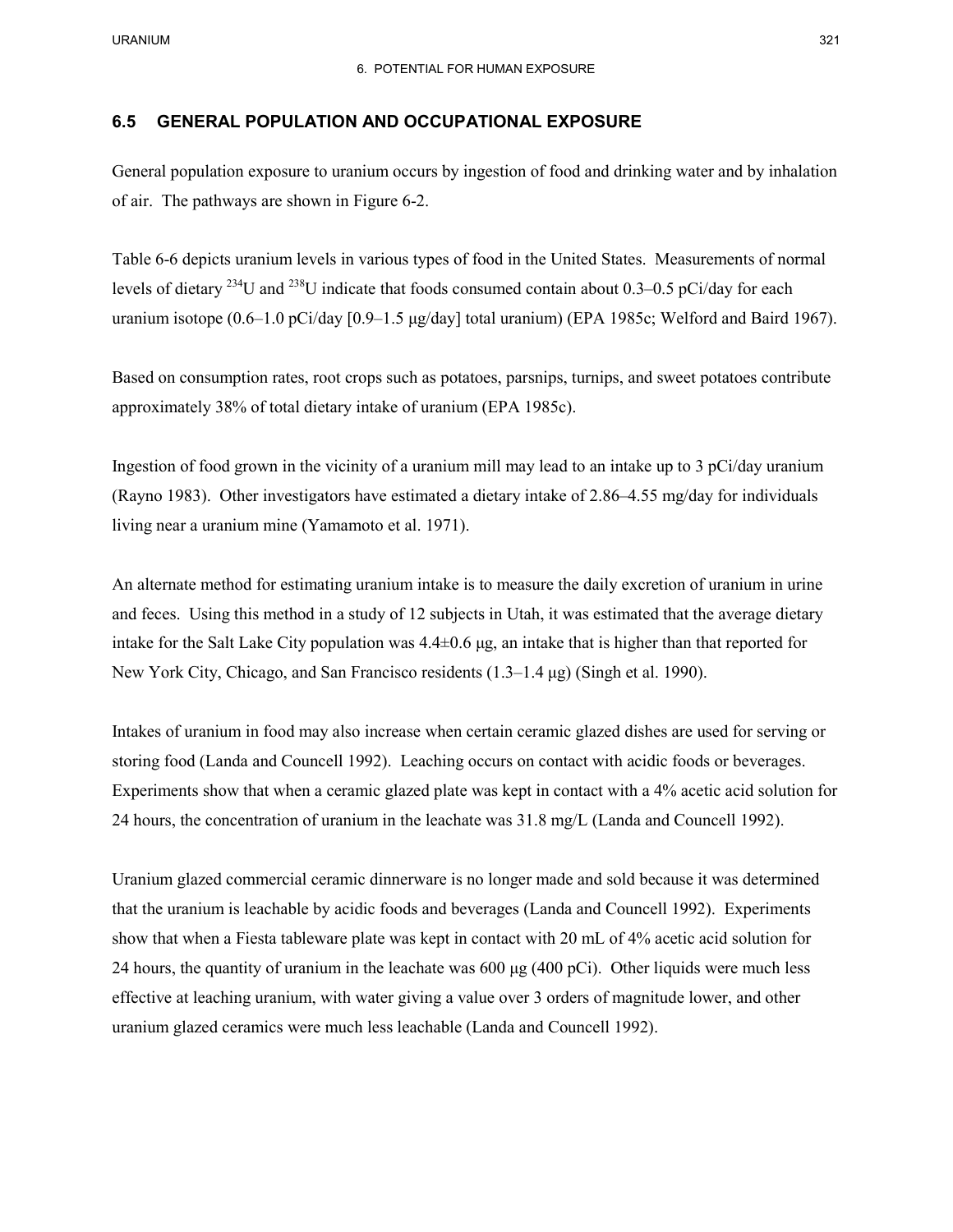|                       | Uranium concentration |                       |
|-----------------------|-----------------------|-----------------------|
| Type of food          | (ng/g raw weight)     | Reference             |
| Whole grain products  | 1.45                  | <b>NCRP 1984a</b>     |
| Potatoes              | 2.66-2.92; 15-18      | EPA 1985c; NCRP 1984a |
| Carrots               | 7.7                   | <b>EPA 1985c</b>      |
| Root vegetables       | $0.94 - 1.20$         | <b>NCRP 1984a</b>     |
| Cabbage               | 4.7                   | <b>EPA 1985c</b>      |
| Meat                  | $0.58 - 1.32; 20$     | EPA 1985c; NCRP 1984a |
| Poultry               | $0.14 - 0.42$         | <b>NCRP 1984a</b>     |
| <b>Beef</b>           | 14                    | <b>EPA 1985c</b>      |
| <b>Beef liver</b>     | 26                    | <b>EPA 1985c</b>      |
| Beef kidney           | 70                    | <b>EPA 1985c</b>      |
| Eggs                  | 0.23; 9.6             | EPA 1985c; NCRP 1984a |
| Dairy products        | $0.08 - 0.31$         | <b>NCRP 1984a</b>     |
| Cow milk              | 4                     | <b>EPA 1985c</b>      |
| Milk                  | $1 - 2$               | <b>EPA 1985c</b>      |
| Fresh fish            | $0.43 - 0.85$ ; 11    | EPA 1985c; NCRP 1984a |
| Shellfish             | $9.5 - 31.0$          | <b>NCRP 1984a</b>     |
| Welsh onion           | 69                    | <b>EPA 1985c</b>      |
| Flour                 | $0.25 - 0.68$         | <b>NCRP 1984a</b>     |
| Wheat bread           | 19                    | <b>EPA 1985c</b>      |
| <b>Baked products</b> | $1.32 - 1.5; 12$      | EPA 1985c; NCRP 1984a |
| Polished rice         | $1.43 - 6.0; 15$      | EPA 1985c; NCRP 1984a |
| Macaroni              | $0.4 - 0.63$          | <b>NCRP 1984a</b>     |
| Tea                   | 5                     | <b>EPA 1985c</b>      |
| Coffee                | 6                     | <b>EPA 1985c</b>      |
| Parsley               | 60                    | <b>EPA 1985c</b>      |
| Red pepper            | 5                     | <b>EPA 1985c</b>      |
| Mustard               | 0.2                   | <b>EPA 1985c</b>      |
| Table salt            | 40                    | <b>EPA 1985c</b>      |
| Canned vegetables     | $0.09 - 0.18$         | <b>NCRP 1984a</b>     |
| Fruit juices          | $0.04 - 0.12$         | <b>NCRP 1984a</b>     |
| <b>Canned fruits</b>  | $0.18 - 0.29$         | <b>NCRP 1984a</b>     |
| Fresh fruits          | $0.71 - 1.29$         | <b>NCRP 1984a</b>     |
| Dried beans           | $1.5 - 3.67$          | <b>NCRP 1984a</b>     |
| Fresh vegetables      | $0.52 - 0.92$         | <b>NCRP 1984a</b>     |

## **Table 6-6. Concentrations of Uranium in Some Foods**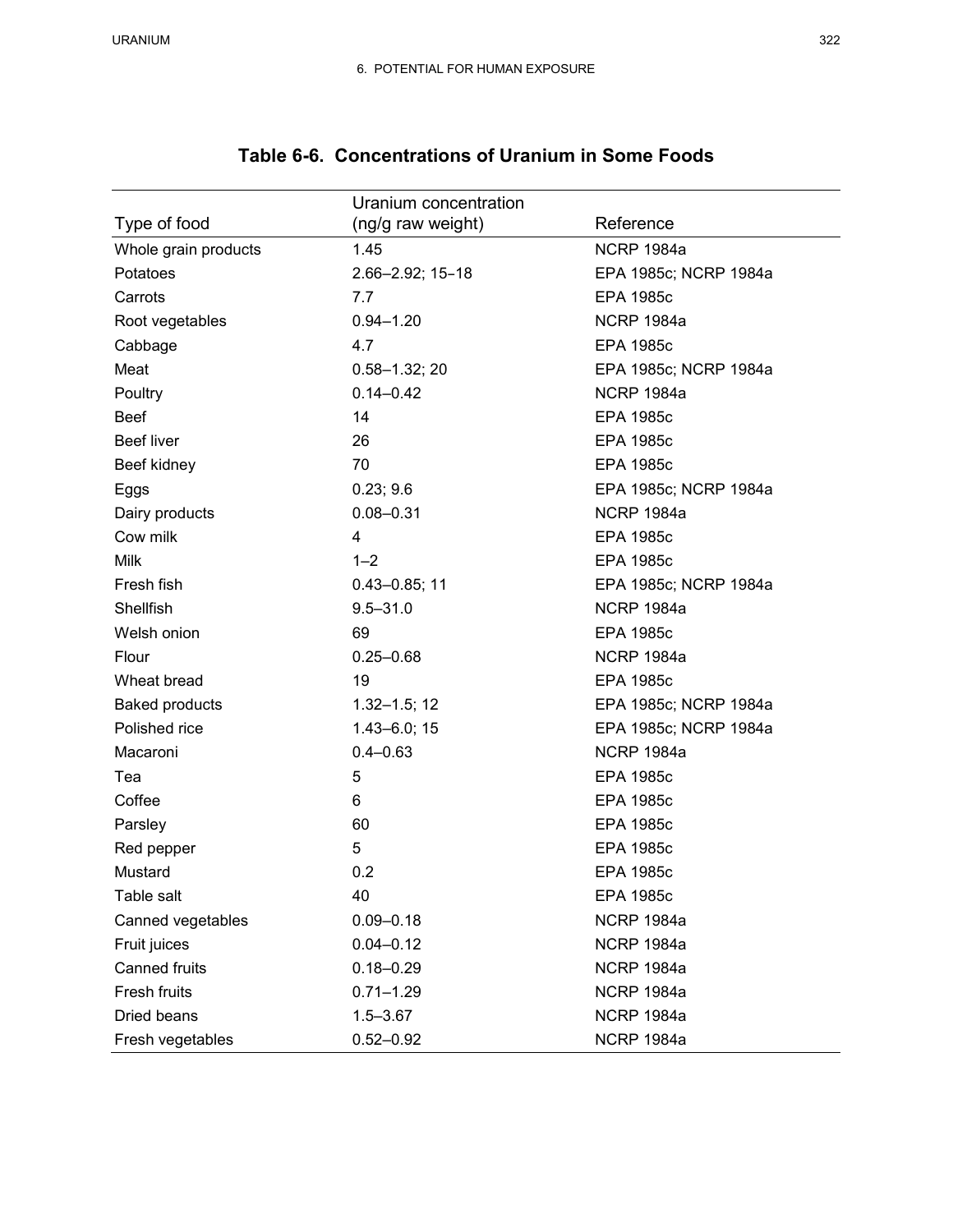### 6. POTENTIAL FOR HUMAN EXPOSURE

 Uranium intakes from food in Japanese diets from two control areas ranged from 0.86 to 1.02 μg/day (Yamamoto et al. 1971). Another study reported a mean value of 0.71 μg/day for Japanese males from 31 prefectures (Shiraishi et al. 1992). Galletti et al. (2003) estimated a total dietary intake of uranium in reported at an average of 1 pCi/day (1.5 μg/day) (range 0.6–3.2 pCi/day [0.9–4.8 μg/day]) (Linsalata the range of 2.9–4.8 µg/day for the Italian population. Worldwide intake values for uranium have been 1994).

 the EPA laboratories and found to be generally <1 pCi/L (EPA 1985c, 1997b, 2005a, 2010b). Based on average intake of uranium from drinking water of 0.8 pCi/L as reported in the EPA study, the total intake Concentrations of uranium from selected drinking water supplies in the United States were analyzed by data obtained from the NURE program plus data prepared for the EPA (DOE 1981b; USGS 2006), a population-weighted average of 0.8 pCi/L uranium was determined. In another study, Ohanian (1989) reported population-weighted average concentrations of uranium in U.S. community drinking water ranging from 0.3 to 2.0 pCi/L. Considering an individual water intake of approximately 1.7 L/day, and an of uranium for an individual from drinking water each day is approximately 1.4 pCi.

 inhalation of air has been estimated to range from 0.007 pCi/day (0.010 μg/day) (Cothern 1987) to living near sources of uranium emission. Glass makers and potters who use uranium-containing enamels glass making (Rossol 1997). In general, however, exposure to uranium from inhalation is small Uranium is also taken into the body by the inhalation route. The average daily intake of uranium from 0.0007 pCi/day (0.0010 μg/day) (UNSCEAR 1988). This value may be somewhat higher for persons may be exposed to small amounts of uranium from handling the powder or from fuming operations in compared to exposure from food and drinking water.

 Measurements of concentrations of uranium have been made in human tissues and body fluids resulting from consumption of food and water and from natural background sources. Levels of uranium measured and Nutrition Examination Survey (NHANES) are listed in Tables 6-7 and 6-8 (CDC 2012). The range between 1999 and 2008 in the urine of members of the general U.S. population from the National Health of geometric mean values is  $0.006-0.009 \mu g U/g$  creatinine (or  $0.005-0.010 \mu g U/L$  urine), respectively.

 Two longtime residents of Los Alamos, New Mexico (one a smoker and one nonsmoker) were shown to have uranium tissue concentrations for the skeleton (average 5.8 μg/g wet weight) and liver (average 0.08 μg/kg) in closer agreement with the Reference Man (Kathren 1997; ICRP 1975) than those reported in New York City residents (Fisenne and Welford 1986). Values of uranium in whole blood measured in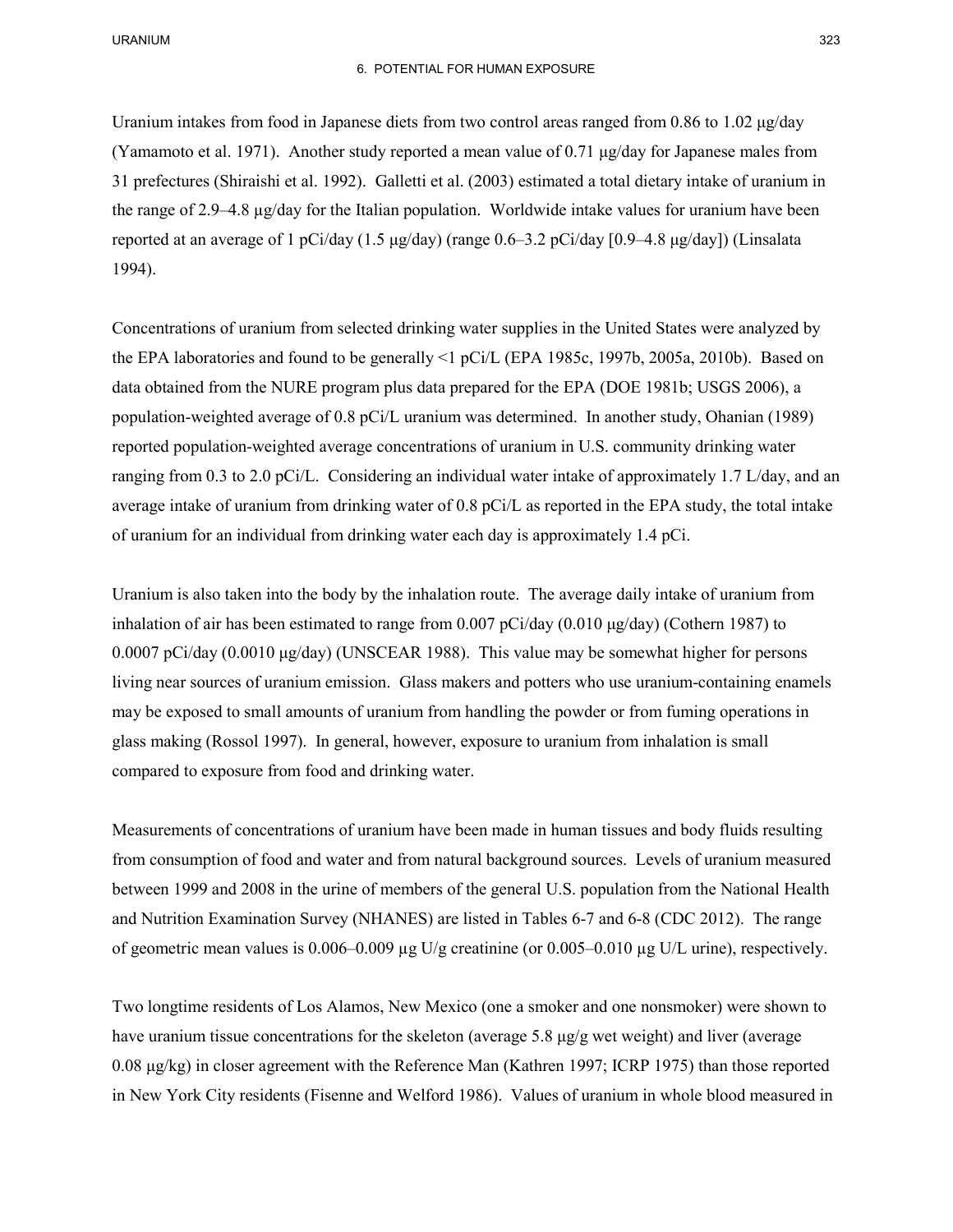# **Table 6-7. Geometric Mean and Selected Percentile of Urinary Concentrations of Uranium (µg/g Creatinine) for the U.S. Population from the National Health and Nutrition Examination Survey (NHANES)**

|                 |           | Geometric  | Selected percentiles (95% confidence interval) |       |                              |  |                           |       |                                           |       |                              |                |
|-----------------|-----------|------------|------------------------------------------------|-------|------------------------------|--|---------------------------|-------|-------------------------------------------|-------|------------------------------|----------------|
|                 | Survey    | confidence | mean (95%                                      |       |                              |  |                           |       |                                           |       |                              |                |
|                 | years     | interval)  |                                                |       | 50th                         |  | 75th                      |       | 90 <sup>th</sup>                          |       | 95th                         | Sample<br>size |
| <b>Total</b>    | $99 - 00$ | 0.007      | $(0.006 -$<br>0.009                            |       | $0.007$ (0.006-<br>0.009     |  | $0.013(0.010 -$<br>0.016  |       | $0.024$ (0.019-<br>0.030)                 |       | $0.034$ (0.027-<br>0.053)    | 2,464          |
|                 | $01 - 02$ | 0.008      | $(0.007 -$<br>0.010)                           |       | $0.007$ (0.006-<br>0.009)    |  | $0.014(0.011 -$<br>0.018) |       | $0.026$ (0.020-<br>0.034)                 |       | $0.040$ $(0.028 -$<br>0.058) | 2,689          |
|                 | $03 - 04$ | 0.008      | $(0.007 -$<br>0.008                            |       | $0.007$ (0.006-<br>0.008     |  | $0.012(0.010 -$<br>0.014) |       | $0.021$ (0.017-<br>0.025)                 |       | $0.029$ (0.023-<br>0.039     | 2,557          |
|                 | $05 - 06$ | 0.006      | $(0.005 -$<br>0.006                            | 0.005 | $(0.005 -$<br>0.006)         |  | $0.009(0.008 -$<br>0.010  |       | $0.017$ (0.014-<br>0.020)                 | 0.026 | $(0.020 -$<br>0.039)         | 2,576          |
|                 | $07 - 08$ | 0.007      | $(0.006 -$<br>0.009)                           |       | $0.006$ (0.005-<br>0.008     |  | $0.012(0.009 -$<br>0.016  |       | $0.024$ (0.016-<br>0.038)                 |       | $0.038$ (0.025-<br>0.065)    | 2,627          |
| Age group       |           |            |                                                |       |                              |  |                           |       |                                           |       |                              |                |
| $6-11$ years    | $99 - 00$ | 0.009      | $(0.007 -$<br>0.012)                           |       | $0.008$ $(0.006 -$<br>0.011) |  | $0.015(0.010 -$<br>0.024) |       | $0.030$ $(0.016 -$<br>0.044)              |       | $0.037$ (0.030-<br>0.077)    | 340            |
|                 | $01 - 02$ | 0.010      | $(0.008 -$<br>0.011)                           |       | $0.010$ $(0.008 -$<br>0.012  |  | $0.015(0.013 -$<br>0.019) |       | $0.027$ (0.018-<br>0.032)                 | 0.033 | $(0.027 -$<br>0.048)         | 368            |
|                 | $03 - 04$ | 0.009      | $(0.008 -$<br>0.010)                           |       | $0.008$ $(0.007 -$<br>0.010  |  | $0.013(0.011 -$<br>0.017  |       | $0.024$ (0.016-<br>0.039)                 |       | $0.033$ $(0.022 -$<br>0.050) | 289            |
|                 | $05 - 06$ | 0.007      | $(0.006 -$<br>0.008                            | 0.006 | $(0.005 -$<br>0.008)         |  | $0.010(0.008 -$<br>0.014) |       | $0.018$ (0.013-<br>0.035)                 |       | $0.034$ (0.018-<br>0.048     | 355            |
|                 | $07 - 08$ | 0.009      | $(0.007 -$<br>0.011)                           |       | $0.008$ (0.007-<br>0.010)    |  | $0.014(0.010 -$<br>0.022) |       | $0.026$ (0.016-<br>0.053)                 |       | $0.042$ (0.023-<br>0.065)    | 394            |
| $12 - 19$ years | $99 - 00$ | 0.007      | $(0.006 -$<br>0.008)                           |       | $0.006$ (0.005-<br>0.008     |  | $0.010(0.009 -$<br>0.014) | 0.020 | $(0.014 -$<br>0.030)                      | 0.030 | $(0.019 -$<br>0.074)         | 719            |
|                 | $01 - 02$ | 0.007      | $(0.006 -$<br>0.008                            |       | $0.007$ (0.006-<br>0.008     |  | $0.012(0.009 -$<br>0.016  |       | $0.020$ (0.015-<br>0.026                  |       | $0.026$ (0.020-<br>0.042)    | 762            |
|                 | $03 - 04$ | 0.007      | $(0.006 -$<br>0.008                            | 0.006 | $(0.005 -$<br>$0.007$ )      |  | $0.010(0.008 -$<br>0.013) | 0.019 | $(0.015 -$<br>0.027)                      |       | $0.034$ (0.022-<br>0.041)    | 725            |
|                 | $05 - 06$ | 0.006      | $(0.005 -$<br>0.007)                           |       | $0.005$ (0.005-<br>0.006)    |  | $0.009(0.007 -$<br>0.012) |       | $0.017$ (0.013-<br>0.022)                 | 0.023 | $(0.019 -$<br>0.026)         | 701            |
|                 | $07 - 08$ | 0.007      | $(0.006 -$<br>0.009)                           | 0.006 | $(0.005 -$<br>0.008          |  | $0.012(0.009 -$<br>0.016) |       | $0.025$ (0.013-<br>0.050)                 | 0.033 | $(0.022 -$<br>0.077)         | 376            |
| $≥20$ years     | $99 - 00$ | 0.007      | $(0.006 -$<br>0.009)                           |       | $0.007$ (0.006-<br>0.009     |  | $0.013(0.010 -$<br>0.016) |       | $0.024$ (0.019-<br>0.029)                 |       | $0.034$ (0.025-<br>0.051)    | 1,405          |
|                 | $01 - 02$ | 0.008      | $(0.007 -$<br>0.010)                           |       | $0.007$ (0.006-<br>0.009     |  | $0.014(0.011 -$<br>0.019) |       | $0.027$ (0.020-<br>0.039)                 |       | $0.043$ (0.030-<br>0.063)    | 1,559          |
|                 | $03 - 04$ |            |                                                | 0.007 | $(0.006 -$<br>0.008          |  | $0.012(0.010 -$<br>0.014) | 0.020 | $(0.017 -$<br>0.024)                      | 0.028 | $(0.022 -$<br>0.038)         | 1,543          |
|                 | $05 - 06$ | 0.006      | $(0.005 -$<br>0.006)                           |       | $0.005$ (0.005-<br>0.006)    |  | $0.009(0.008 -$<br>0.010) |       | $0.016$ (0.014 - 0.026 (0.020 -<br>0.019) |       | 0.039)                       | 1,520          |
|                 | $07 - 08$ | 0.007      | $(0.006 -$<br>0.008)                           |       | $0.006$ $(0.005 -$<br>0.008) |  | $0.012(0.009 -$<br>0.016) |       | $0.024$ (0.016-<br>0.036)                 |       | $0.037$ (0.025-<br>0.065)    | 1,857          |
| <b>Gender</b>   |           |            |                                                |       |                              |  |                           |       |                                           |       |                              |                |
| <b>Males</b>    | $99 - 00$ | 0.007      | $(0.006 -$<br>0.009)                           |       | $0.006$ (0.005-<br>0.008)    |  | $0.011(0.009 -$<br>0.015) |       | $0.021$ (0.017-<br>0.028)                 |       | $0.035$ (0.024-<br>0.056)    | 1,227          |
|                 | $01 - 02$ | 0.007      | $(0.006 -$<br>0.008)                           |       | $0.007$ (0.006-<br>0.008)    |  | $0.012(0.010 -$<br>0.015) |       | $0.022$ (0.018-<br>0.028)                 |       | $0.033$ (0.025-<br>0.047)    | 1,334          |
|                 | $03 - 04$ | 0.007      | $(0.006 -$<br>0.008)                           |       | $0.006$ $(0.006 -$<br>0.007) |  | $0.010(0.009 -$<br>0.012) |       | $0.019$ $(0.015 -$<br>0.024)              |       | $0.026$ (0.019-<br>0.039)    | 1,280          |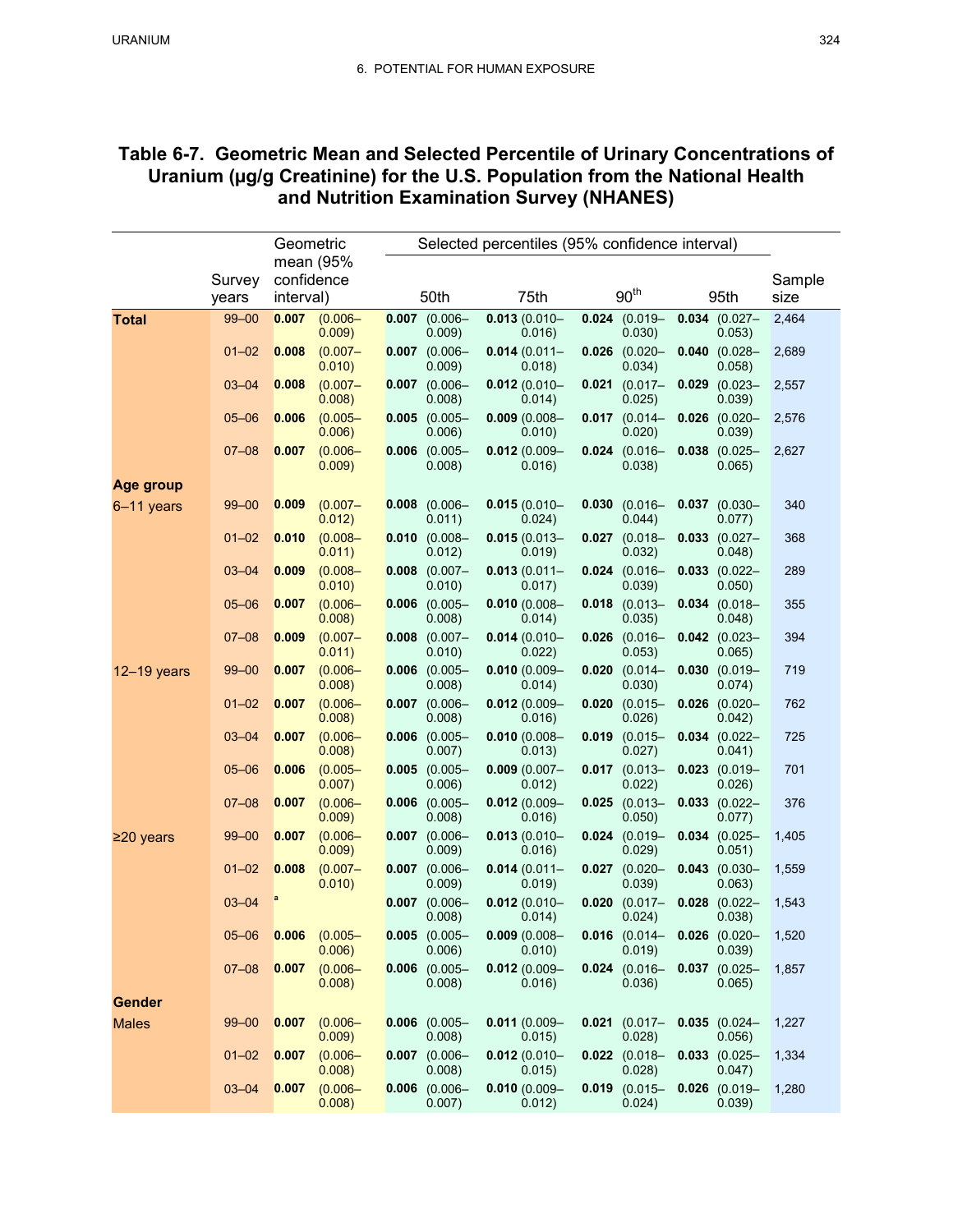| Table 6-7. Geometric Mean and Selected Percentile of Urinary Concentrations of |
|--------------------------------------------------------------------------------|
| Uranium (µg/g Creatinine) for the U.S. Population from the National Health     |
| and Nutrition Examination Survey (NHANES)                                      |

|                                    |                 | Geometric               |                      | Selected percentiles (95% confidence interval) |                              |                 |                           |       |                              |                 |                           |                |
|------------------------------------|-----------------|-------------------------|----------------------|------------------------------------------------|------------------------------|-----------------|---------------------------|-------|------------------------------|-----------------|---------------------------|----------------|
|                                    |                 |                         | mean (95%            |                                                |                              |                 |                           |       |                              |                 |                           |                |
|                                    | Survey<br>years | confidence<br>interval) |                      |                                                | 50th                         |                 | 75th                      |       | 90 <sup>th</sup>             |                 | 95th                      | Sample<br>size |
|                                    | $05 - 06$       | 0.005                   | $(0.005 -$           |                                                | $0.005$ (0.004-              | $0.008(0.007 -$ |                           |       | $0.014$ (0.013-              | $0.021$ (0.016- |                           | 1,271          |
|                                    |                 |                         | 0.005)               |                                                | 0.005)                       |                 | 0.009)                    |       | 0.016                        |                 | 0.031)                    |                |
|                                    | $07 - 08$       | 0.007                   | $(0.005 -$<br>0.008  |                                                | $0.006$ (0.005-<br>0.007)    |                 | $0.012(0.009 -$<br>0.015) | 0.022 | $(0.016 -$<br>0.031)         |                 | $0.032$ (0.024-<br>0.056) | 1,327          |
| <b>Females</b>                     | $99 - 00$       | 0.008                   | $(0.007 -$<br>0.010) |                                                | $0.007$ (0.006-<br>0.010)    |                 | $0.013(0.010 -$<br>0.017) |       | $0.025$ (0.019-<br>0.033     |                 | $0.034$ (0.027-<br>0.054) | 1,237          |
|                                    | $01 - 02$       | 0.009                   | $(0.008 -$<br>0.011) | 0.009                                          | $(0.007 -$<br>0.011)         |                 | $0.016(0.012 -$<br>0.021) | 0.029 | $(0.021 -$<br>0.042)         | 0.045           | $(0.031 -$<br>0.067)      | 1,355          |
|                                    | $03 - 04$       | a                       |                      |                                                | $0.008$ (0.007-<br>0.009)    |                 | $0.013(0.011 -$<br>0.016  |       | $0.022$ (0.018-<br>0.028     |                 | $0.031$ (0.025-<br>0.041) | 1,277          |
|                                    | $05 - 06$       | 0.006                   | $(0.006 -$<br>0.007) |                                                | $0.006$ (0.005-<br>0.006     |                 | $0.010(0.009 -$<br>0.011) |       | $0.019$ $(0.015 -$<br>0.024) |                 | $0.035$ (0.022-<br>0.041) | 1,305          |
|                                    | $07 - 08$       | 0.008                   | $(0.006 -$<br>0.009) |                                                | $0.007$ (0.006-<br>0.008)    |                 | $0.013(0.010 -$<br>0.018) | 0.026 | $(0.016 -$<br>0.043)         |                 | $0.042$ (0.024-<br>0.083) | 1,300          |
| <b>Race/ethnicity</b>              |                 |                         |                      |                                                |                              |                 |                           |       |                              |                 |                           |                |
| <b>Mexican</b><br><b>Americans</b> | $99 - 00$       | 0.015                   | $(0.011 -$<br>0.022) |                                                | $0.015$ (0.011-<br>0.020)    |                 | $0.029(0.016 -$<br>0.058  | 0.059 | $(0.027 -$<br>0.146)         |                 | $0.100$ (0.042-<br>0.270) | 883            |
|                                    | $01 - 02$       | 0.012                   | $(0.010 -$<br>0.016) |                                                | $0.012$ (0.009-<br>0.016)    |                 | $0.021(0.015 -$<br>0.028) | 0.033 | $(0.024 -$<br>0.053)         | 0.050           | $(0.034 -$<br>0.080)      | 682            |
|                                    | $03 - 04$       | 0.013                   | $(0.010 -$<br>0.016  |                                                | $0.013$ (0.009-<br>$0.017$ ) |                 | $0.022(0.016 -$<br>0.029) |       | $0.035$ (0.026-<br>0.051)    |                 | $0.051$ (0.034-<br>0.061) | 618            |
|                                    | $05 - 06$       | 0.008                   | $(0.007 -$<br>0.009) |                                                | $0.007$ (0.006-<br>0.008)    |                 | $0.013(0.010 -$<br>0.015) |       | $0.022$ (0.016-<br>0.031)    | 0.035           | $(0.025 -$<br>0.060)      | 652            |
|                                    | $07 - 08$       | 0.009                   | $(0.008 -$<br>0.012) |                                                | $0.009$ $(0.007 -$<br>0.011) |                 | $0.017(0.014 -$<br>0.021) |       | $0.031$ $(0.021 -$<br>0.048) |                 | $0.042$ (0.027-<br>0.097) | 515            |
| Non-Hispanic<br>blacks             | $99 - 00$       | 0.006                   | $(0.004 -$<br>0.007) | 0.005                                          | $(0.004 -$<br>0.006          |                 | $0.008(0.006 -$<br>0.013) |       | $0.017$ (0.011-<br>0.029     |                 | $0.028$ (0.018-<br>0.048) | 568            |
|                                    | $01 - 02$       | 0.005                   | $(0.005 -$<br>0.006  |                                                | $0.005$ (0.005-<br>0.006     |                 | $0.008(0.007 -$<br>0.010) | 0.013 | $(0.011 -$<br>0.014)         |                 | $0.017$ (0.014-<br>0.029  | 667            |
|                                    | $03 - 04$       | 0.006                   | $(0.005 -$<br>0.006) |                                                | $0.005$ (0.005-<br>0.006)    |                 | $0.009(0.008 -$<br>0.009) |       | $0.013$ $(0.012 -$<br>0.015) |                 | $0.018$ (0.014-<br>0.024) | 722            |
|                                    | $05 - 06$       | 0.004                   | $(0.004 -$<br>0.005) |                                                | $0.004$ (0.003-<br>0.005     |                 | $0.006(0.006 -$<br>0.007) | 0.011 | $(0.009 -$<br>0.015)         |                 | $0.017$ (0.012-<br>0.021) | 692            |
|                                    | $07 - 08$       | 0.005                   | $(0.005 -$<br>0.006) |                                                | $0.005$ (0.004-<br>0.006     |                 | $0.009(0.007 -$<br>0.011) |       | $0.014$ (0.011-<br>0.017)    |                 | $0.018$ (0.014-<br>0.041) | 589            |
| Non-Hispanic<br>whites             | $99 - 00$       | 0.007                   | $(0.006 -$<br>0.009) | 0.007                                          | $(0.006 -$<br>0.009          |                 | $0.012(0.010 -$<br>0.015) | 0.021 | $(0.017 -$<br>0.027)         | 0.030           | $(0.024 -$<br>0.050)      | 822            |
|                                    | $01 - 02$       | 0.008                   | $(0.007 -$<br>0.009) |                                                | $0.007$ (0.006-<br>0.009)    |                 | $0.013(0.011 -$<br>0.016) |       | $0.025$ (0.018-<br>0.032)    |                 | $0.034$ (0.025-<br>0.051) | 1,132          |
|                                    | $03 - 04$       | a                       |                      |                                                | $0.007$ $(0.006 -$<br>0.008) |                 | $0.011(0.010 -$<br>0.013) |       | $0.019$ $(0.015 -$<br>0.024) |                 | $0.027$ (0.020-<br>0.040) | 1,074          |
|                                    | $05 - 06$       | 0.006                   | $(0.005 -$<br>0.006) |                                                | $0.005$ (0.005-<br>0.006)    |                 | $0.009(0.008 -$<br>0.010) |       | $0.016$ (0.013-<br>0.020)    |                 | $0.024$ (0.019-<br>0.039) | 1,041          |
|                                    | $07 - 08$       | 0.007                   | $(0.006 -$<br>0.009) |                                                | $0.006$ (0.005-<br>0.008)    |                 | $0.012(0.009 -$<br>0.019  |       | $0.025$ (0.015-<br>0.043)    | 0.039           | $(0.024 -$<br>0.081)      | 1,095          |

<sup>a</sup>Not calculated: proportion of results below limit of detection was too high to provide a valid result.

Source: CDC 2012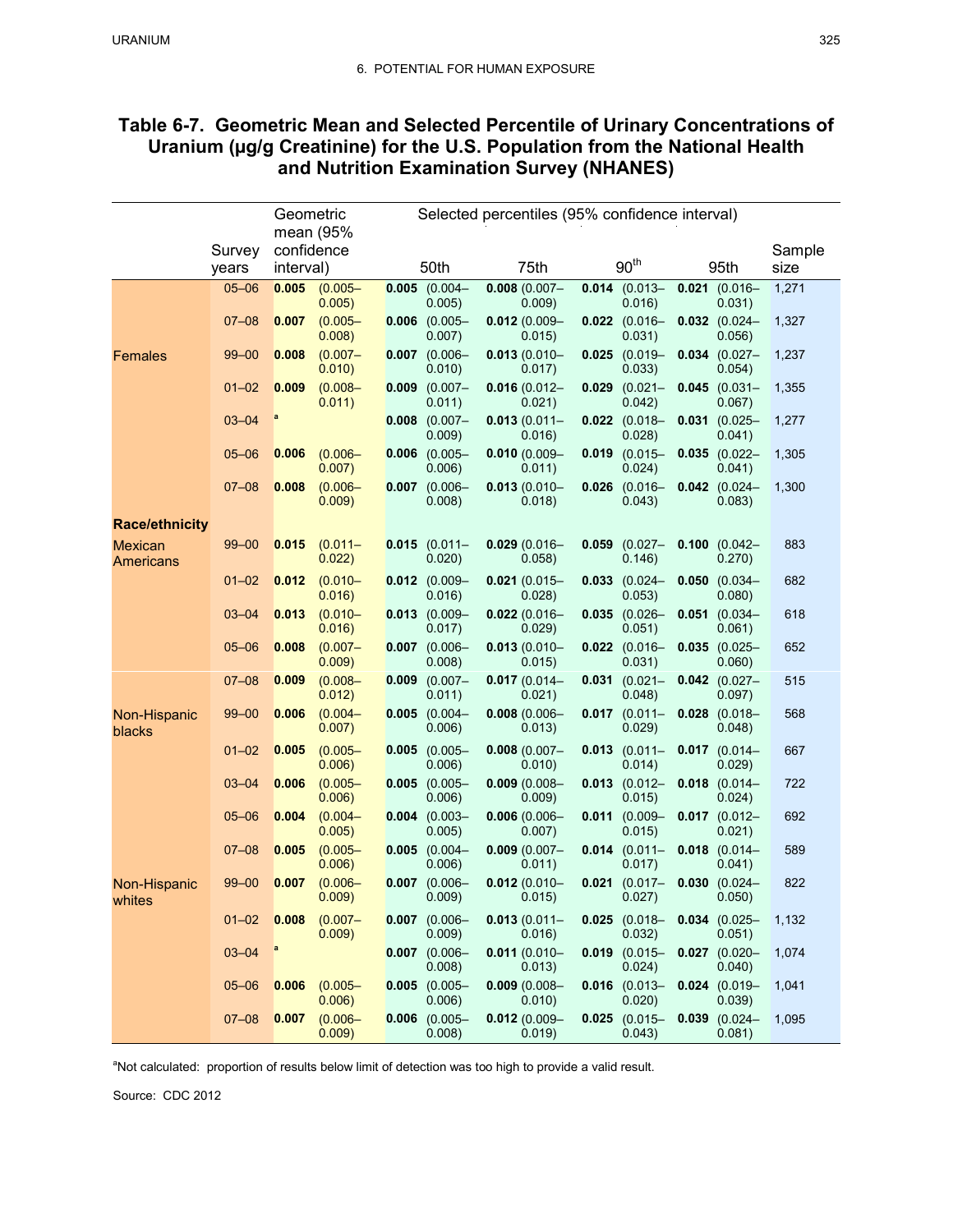# **Table 6-8. Geometric Mean and Selected Percentile of Urinary Concentrations of Uranium (µg/L) for the U.S. Population from the National Health and Nutrition Examination Survey (NHANES)**

|                 |           |            | Survey Geometric<br>Selected percentiles |       |                              |       |                              |       |                              |       |                              |        |
|-----------------|-----------|------------|------------------------------------------|-------|------------------------------|-------|------------------------------|-------|------------------------------|-------|------------------------------|--------|
|                 | years     | mean       |                                          |       |                              |       | (95% confidence interval)    |       |                              |       |                              |        |
|                 |           | (95%       |                                          |       |                              |       |                              |       |                              |       |                              |        |
|                 |           | confidence |                                          |       |                              |       |                              |       | 90 <sup>th</sup>             |       | 95th                         | Sample |
|                 |           | interval)  |                                          |       | 50th                         |       | 75th                         |       |                              |       |                              | size   |
| <b>Total</b>    | $99 - 00$ | 0.008      | $(0.007 -$<br>0.009)                     | 0.007 | $(0.006 -$<br>0.008)         | 0.013 | $(0.010 -$<br>0.017)         | 0.027 | $(0.021 -$<br>0.038)         | 0.046 | $(0.037 -$<br>0.056          | 2,464  |
|                 | $01 - 02$ | 0.009      | $(0.007 -$                               | 0.008 | $(0.007 -$                   |       | $0.014$ (0.012-              | 0.030 | $(0.023 -$                   | 0.046 | $(0.034 -$                   | 2,690  |
|                 |           |            | 0.010)                                   |       | 0.009)                       |       | 0.018)                       |       | 0.039)                       |       | 0.062)                       |        |
|                 | $03 - 04$ | 0.008      | $(0.007 -$<br>0.008                      |       | $0.007$ (0.006-<br>0.007)    |       | $0.011$ (0.010-<br>0.013)    | 0.021 | $(0.017 -$<br>0.026)         |       | $0.031$ (0.026-<br>0.037)    | 2,557  |
|                 | $05 - 06$ | 0.006      | $(0.005 -$<br>0.006)                     |       | $0.005$ (0.005-<br>0.006)    |       | $0.010$ $(0.009 -$<br>0.012) | 0.019 | $(0.016 -$<br>0.022)         |       | $0.033$ (0.023-<br>0.041)    | 2,576  |
|                 | $07 - 08$ | 0.007      | $(0.006 -$<br>0.008                      | 0.007 | $(0.005 -$<br>0.008)         |       | $0.013$ (0.011-<br>0.015)    |       | $0.024$ (0.018-<br>0.033)    | 0.039 | $(0.026 -$<br>0.057)         | 2,627  |
| Age group       |           |            |                                          |       |                              |       |                              |       |                              |       |                              |        |
| $6-11$ years    | $99 - 00$ | 0.009      | $(0.007 -$<br>0.011)                     | 0.007 | $(0.006 -$<br>0.009)         | 0.013 | $(0.009 -$<br>0.022)         |       | $0.032$ $(0.019 -$<br>0.048) | 0.048 | $(0.033 -$<br>0.066)         | 340    |
|                 | $01 - 02$ | 0.008      | $(0.007 -$<br>0.010)                     |       | $0.008$ (0.006-<br>0.010)    |       | $0.014$ (0.010-<br>0.020)    |       | $0.026$ (0.020-<br>0.036)    |       | $0.040$ (0.025-<br>0.049)    | 368    |
|                 | $03 - 04$ | 0.008      | $(0.007 -$<br>0.009)                     | 0.007 | $(0.006 -$<br>0.009)         |       | $0.012$ (0.009-<br>0.016     | 0.020 | $(0.016 -$<br>0.026)         | 0.028 | $(0.020 -$<br>0.039)         | 289    |
|                 | $05 - 06$ | 0.006      | $(0.005 -$<br>0.007                      |       | $0.005$ (0.004-<br>0.007)    |       | $0.010$ (0.008-<br>0.011)    |       | $0.015$ (0.012-<br>0.031)    |       | $0.031$ (0.013-<br>0.051)    | 355    |
|                 | $07 - 08$ | 0.007      | $(0.006 -$<br>0.008                      | 0.006 | $(0.005 -$<br>0.008)         |       | $0.012$ (0.009-<br>0.016)    | 0.021 | $(0.016 -$<br>0.027)         | 0.030 | $(0.022 -$<br>0.039)         | 394    |
| $12 - 19$ years | $99 - 00$ | 0.009      | $(0.008 -$<br>0.011)                     | 0.009 | $(0.008 -$<br>0.010)         |       | $0.015$ (0.012-<br>0.018)    | 0.026 | $(0.020 -$<br>0.043)         | 0.044 | $(0.028 -$<br>0.072)         | 719    |
|                 | $01 - 02$ | 0.010      | $(0.008 -$<br>0.012)                     | 0.010 | $(0.008 -$<br>0.012)         |       | $0.017$ (0.013-<br>0.023)    | 0.030 | $(0.022 -$<br>0.042)         |       | $0.042$ (0.027-<br>0.088)    | 762    |
|                 | $03 - 04$ | 0.010      | $(0.009 -$<br>0.011)                     | 0.009 | $(0.008 -$<br>0.010)         |       | $0.015$ (0.012-<br>0.018)    | 0.028 | $(0.023 -$<br>0.036)         | 0.038 | $(0.036 -$<br>0.053)         | 725    |
|                 | $05 - 06$ | 0.007      | $(0.006 -$<br>0.008                      |       | $0.007$ (0.006-<br>0.008)    |       | $0.013$ (0.011-<br>0.015)    |       | $0.023$ (0.018-<br>0.032)    |       | $0.034$ (0.027-<br>0.045)    | 701    |
|                 | $07 - 08$ | 0.009      | $(0.007 -$<br>0.011)                     | 0.008 | $(0.007 -$<br>0.011)         |       | $0.016$ (0.014-<br>0.020)    | 0.029 | $(0.022 -$<br>0.056)         | 0.056 | $(0.027 -$<br>0.156)         | 376    |
| $\geq$ 20 years | $99 - 00$ | 0.008      | $(0.006 -$<br>0.009)                     |       | $0.007$ (0.005-<br>0.008)    |       | $0.013$ (0.010-<br>0.017)    | 0.027 | $(0.021 -$<br>0.040)         |       | $0.046$ (0.036-<br>0.056)    | 1,405  |
|                 | $01 - 02$ | 0.009      | $(0.007 -$<br>0.010)                     | 0.008 | $(0.007 -$<br>0.009)         |       | $0.014$ (0.012-<br>0.017)    | 0.031 | $(0.022 -$<br>0.040)         | 0.046 | $(0.034 -$<br>0.065          | 1,560  |
|                 | $03 - 04$ | a          |                                          |       | $0.006$ (0.005-<br>0.007)    |       | $0.011$ (0.009-<br>0.012)    |       | $0.019$ (0.016-<br>0.026)    |       | $0.029$ (0.024-<br>0.038)    | 1,543  |
|                 | $05 - 06$ | 0.006      | $(0.005 -$<br>0.006)                     |       | $0.005$ (0.005-<br>0.006)    |       | $0.010$ $(0.008 -$<br>0.012) |       | $0.019$ $(0.015 -$<br>0.022) |       | $0.032$ (0.022-<br>0.041)    | 1,520  |
|                 | $07 - 08$ | 0.007      | $(0.005 -$<br>0.008)                     |       | $0.006$ (0.005-<br>0.008)    |       | $0.013$ $(0.010 -$<br>0.015) |       | $0.024$ (0.017-<br>0.035)    |       | $0.039$ $(0.026 -$<br>0.052) | 1,857  |
| <b>Gender</b>   |           |            |                                          |       |                              |       |                              |       |                              |       |                              |        |
| <b>Males</b>    | $99 - 00$ | 0.009      | $(0.008 -$<br>0.011)                     |       | $0.008$ $(0.007 -$<br>0.010) |       | $0.015$ (0.012-<br>0.021)    |       | $0.036$ $(0.024 -$<br>0.046) |       | $0.053$ (0.040-<br>0.067)    | 1,227  |
|                 | $01 - 02$ | 0.009      | $(0.008 -$<br>0.011)                     | 0.009 | $(0.007 -$<br>0.010)         |       | $0.015$ (0.013-<br>0.021)    |       | $0.033$ $(0.024 -$<br>0.045) |       | $0.047$ (0.035-<br>0.065)    | 1,335  |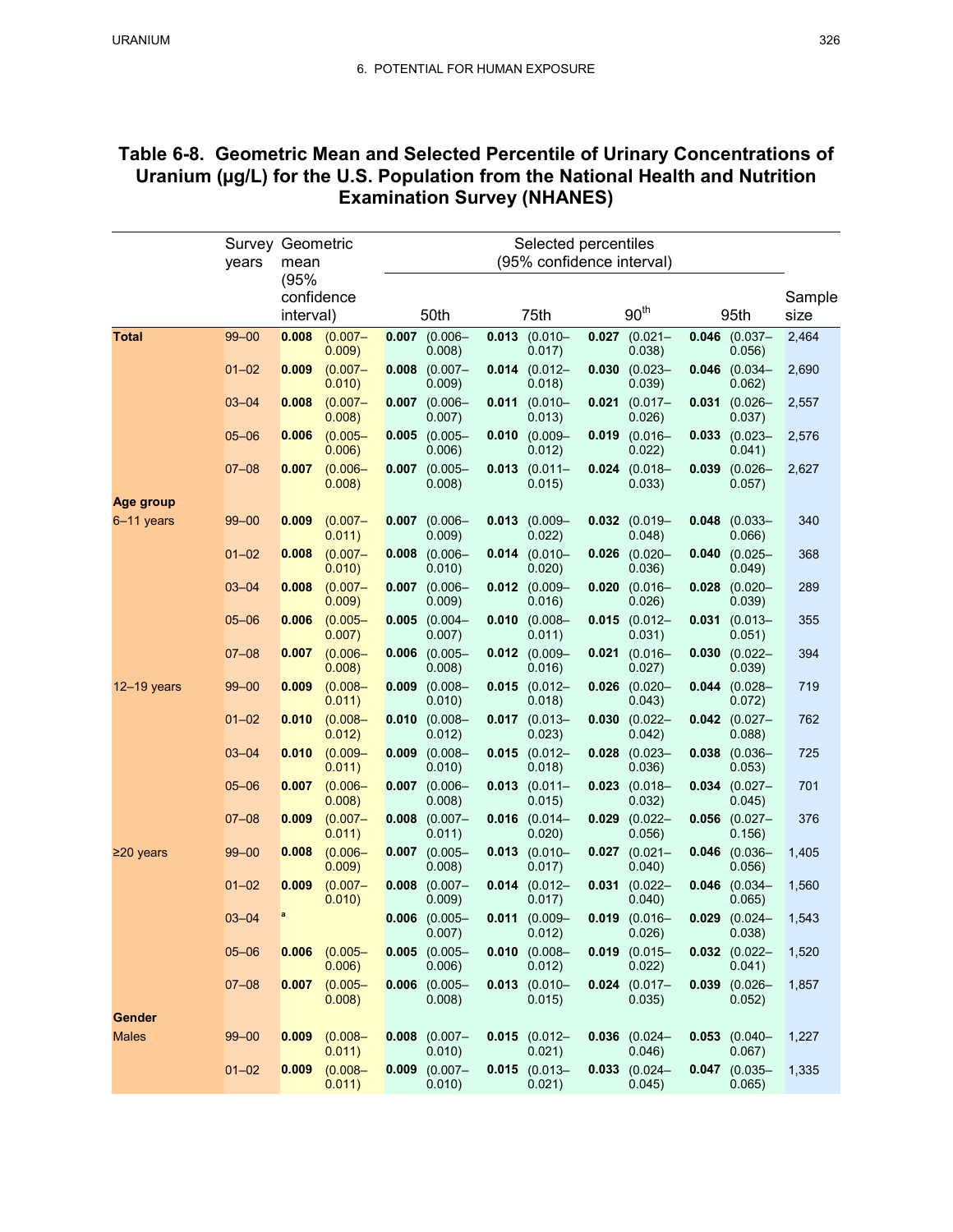| Table 6-8. Geometric Mean and Selected Percentile of Urinary Concentrations of |
|--------------------------------------------------------------------------------|
| Uranium (µg/L) for the U.S. Population from the National Health and Nutrition  |
| <b>Examination Survey (NHANES)</b>                                             |

|                                | <b>Survey Geometric</b><br>years | mean                            |                      | Selected percentiles<br>(95% confidence interval) |                             |       |                              |       |                              |       |                           |                |
|--------------------------------|----------------------------------|---------------------------------|----------------------|---------------------------------------------------|-----------------------------|-------|------------------------------|-------|------------------------------|-------|---------------------------|----------------|
|                                |                                  | (95%<br>confidence<br>interval) |                      |                                                   | 50th                        |       | 75th                         |       | $90^{\rm th}$                |       | 95th                      | Sample<br>size |
|                                | $03 - 04$                        | 0.008                           | $(0.007 -$<br>0.009) |                                                   | $0.007$ (0.006-<br>0.008    |       | $0.013$ (0.011-<br>0.016     |       | $0.023$ (0.019-<br>0.027)    |       | $0.031$ (0.027-<br>0.035) | 1,280          |
|                                | $05 - 06$                        | 0.006                           | $(0.006 -$<br>0.007) | 0.006                                             | $(0.005 -$<br>0.006)        | 0.011 | $(0.009 -$<br>0.012)         | 0.019 | $(0.015 -$<br>0.022)         | 0.030 | $(0.021 -$<br>0.043)      | 1,271          |
|                                | $07 - 08$                        | 0.007                           | $(0.006 -$<br>0.009) |                                                   | $0.007$ (0.006-<br>0.009    |       | $0.014$ (0.013-<br>0.016)    |       | $0.026$ (0.021-<br>0.037)    |       | $0.046$ (0.030-<br>0.056) | 1,327          |
| Females                        | $99 - 00$                        | 0.007                           | $(0.006 -$<br>0.008) | 0.006                                             | $(0.005 -$<br>0.007)        |       | $0.012$ (0.009-<br>0.015)    | 0.023 | $(0.016 -$<br>0.033)         | 0.036 | $(0.026 -$<br>0.050)      | 1,237          |
|                                | $01 - 02$                        | 0.008                           | $(0.007 -$<br>0.010) |                                                   | $0.008$ $(0.006 -$<br>0.009 |       | $0.014$ (0.011-<br>0.017)    |       | $0.027$ (0.019-<br>0.037)    |       | $0.041$ (0.029-<br>0.063) | 1,355          |
|                                | $03 - 04$                        | a                               |                      |                                                   | $0.006$ (0.005-<br>0.007)   | 0.010 | $(0.009 -$<br>0.011)         | 0.018 | $(0.013 -$<br>0.027)         | 0.031 | $(0.022 -$<br>0.039)      | 1,277          |
|                                | $05 - 06$                        | 0.005                           | $(0.005 -$<br>0.006  |                                                   | $0.005$ (0.004-<br>0.006)   |       | $0.010$ (0.008-<br>0.011)    |       | $0.019$ (0.016-<br>0.023)    |       | $0.034$ (0.025-<br>0.040) | 1,305          |
|                                | $07 - 08$                        | 0.006                           | $(0.005 -$<br>0.008) | 0.006                                             | $(0.005 -$<br>0.007)        | 0.011 | $(0.009 -$<br>0.015)         | 0.024 | $(0.016 -$<br>0.033)         | 0.035 | $(0.022 -$<br>0.067)      | 1,300          |
| <b>Race/ethnicity</b>          |                                  |                                 |                      |                                                   |                             |       |                              |       |                              |       |                           |                |
| <b>Mexican Americans 99-00</b> |                                  | 0.017                           | $(0.012 -$<br>0.023) |                                                   | $0.016$ (0.011-<br>0.021)   |       | $0.033$ (0.020-<br>0.054)    |       | $0.060$ $(0.040 -$<br>0.127) |       | $0.114$ (0.054-<br>0.279) | 883            |
|                                | $01 - 02$                        | 0.013                           | $(0.010 -$<br>0.016) |                                                   | $0.012$ (0.009-<br>0.016)   |       | $0.022$ $(0.017 -$<br>0.030) | 0.040 | $(0.031 -$<br>0.054)         | 0.055 | $(0.046 -$<br>0.069)      | 683            |
|                                | $03 - 04$                        | 0.014                           | $(0.011 -$<br>0.017) |                                                   | $0.013$ (0.009-<br>0.018)   |       | $0.024$ (0.017-<br>0.034)    |       | $0.041$ (0.028-<br>0.073)    |       | $0.064$ (0.039-<br>0.158) | 618            |
|                                | $05 - 06$                        | 0.008                           | $(0.007 -$<br>0.009) | 0.009                                             | $(0.007 -$<br>0.010)        |       | $0.014$ (0.013-<br>0.017)    | 0.025 | $(0.021 -$<br>0.033)         |       | $0.042$ (0.028-<br>0.051) | 652            |
|                                | $07 - 08$                        | 0.009                           | $(0.008 -$<br>0.011) | 0.009                                             | $(0.008 -$<br>0.010)        |       | $0.017$ (0.014-<br>0.022)    |       | $0.032$ (0.026-<br>0.039)    |       | $0.047$ (0.032-<br>0.073) | 515            |
| Non-Hispanic<br>blacks         | $99 - 00$                        | 0.009                           | $(0.007 -$<br>0.011) | 0.008                                             | $(0.006 -$<br>0.010)        |       | $0.014$ (0.010-<br>0.020)    | 0.028 | $(0.018 -$<br>0.049          | 0.052 | $(0.030 -$<br>0.067)      | 568            |
|                                | $01 - 02$                        | 0.008                           | $(0.007 -$<br>0.009  | 0.008                                             | $(0.007 -$<br>0.009         |       | $0.012$ (0.011-<br>0.015)    |       | $0.021$ (0.017-<br>0.027)    | 0.030 | $(0.023 -$<br>0.037)      | 667            |
|                                | $03 - 04$                        | 0.008                           | $(0.008 -$<br>0.009) | 0.007                                             | $(0.007 -$<br>0.008         |       | $0.012$ $(0.011 -$<br>0.013) | 0.021 | $(0.017 -$<br>0.027)         | 0.031 | $(0.023 -$<br>0.045)      | 722            |
|                                | $05 - 06$                        | 0.006                           | $(0.005 -$<br>0.007  | 0.006                                             | $(0.005 -$<br>0.007         |       | $0.010$ (0.009-<br>0.011)    |       | $0.016$ (0.014-<br>0.020)    | 0.023 | $(0.018 -$<br>0.031)      | 692            |
|                                | $07 - 08$                        | 0.007                           | $(0.006 -$<br>0.009) | 0.007                                             | $(0.006 -$<br>0.008)        | 0.013 | $(0.010 -$<br>0.016)         | 0.024 | $(0.016 -$<br>0.038)         | 0.038 | $(0.025 -$<br>0.055)      | 589            |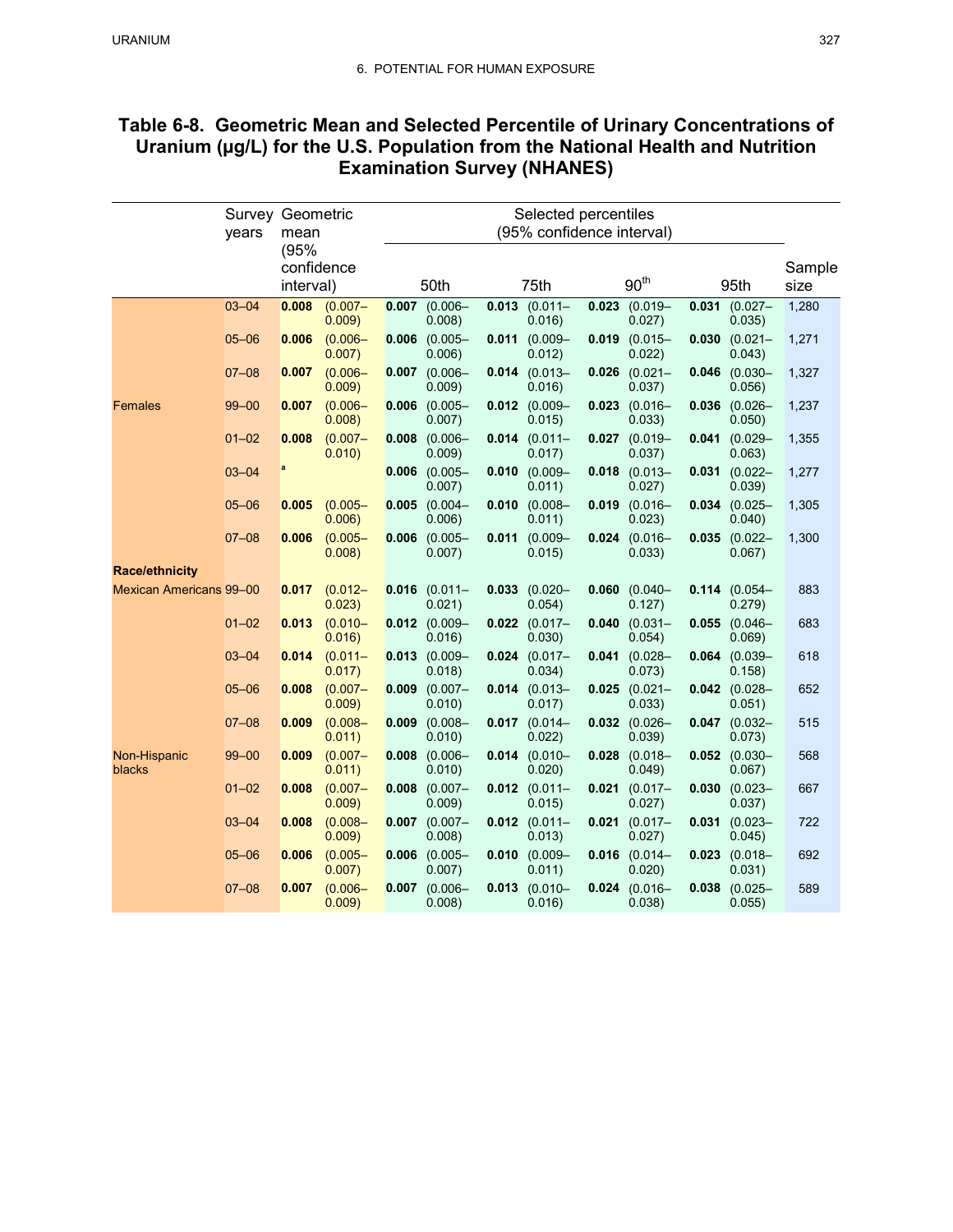# **Table 6-8. Geometric Mean and Selected Percentile of Urinary Concentrations of Uranium (µg/L) for the U.S. Population from the National Health and Nutrition Examination Survey (NHANES)**

|                        | Survey<br>vears | Geometric<br>mean               |                     | Selected percentiles<br>(95% confidence interval) |                     |       |                      |                  |                      |       |                      |                |
|------------------------|-----------------|---------------------------------|---------------------|---------------------------------------------------|---------------------|-------|----------------------|------------------|----------------------|-------|----------------------|----------------|
|                        |                 | (95%<br>confidence<br>interval) |                     |                                                   | 50th                | 75th  |                      | 90 <sup>th</sup> |                      | 95th  |                      | Sample<br>size |
| Non-Hispanic<br>whites | $99 - 00$       | 0.007                           | $(0.006 -$<br>0.009 | 0.007                                             | $(0.006 -$<br>0.007 | 0.012 | $(0.009 -$<br>0.016  | 0.023            | $(0.017 -$<br>0.037) | 0.043 | $(0.027 -$<br>0.051) | 822            |
|                        | $01 - 02$       | 0.008                           | $(0.007 -$<br>0.009 | 0.007                                             | $(0.006 -$<br>0.009 | 0.013 | $(0.011 -$<br>0.016  | 0.026            | $(0.019 -$<br>0.035) | 0.037 | $(0.029 -$<br>0.050) | 1,132          |
|                        | $03 - 04$       | a                               |                     | 0.006                                             | $(0.005 -$<br>0.007 | 0.010 | $(0.009 -$<br>0.012) | 0.018            | $(0.015 -$<br>0.023  | 0.027 | $(0.020 -$<br>0.036  | 1,074          |
|                        | $05 - 06$       | 0.005                           | $(0.005 -$<br>0.006 | 0.005                                             | $(0.004 -$<br>0.006 | 0.010 | $(0.008 -$<br>0.012) | 0.018            | $(0.014 -$<br>0.022  | 0.033 | $(0.021 -$<br>0.043) | 1,041          |
|                        | $07 - 08$       | 0.006                           | $(0.005 -$<br>0.008 | 0.006                                             | $(0.005 -$<br>0.008 | 0.013 | $(0.009 -$<br>0.016  | 0.023            | $(0.015 -$<br>0.039  | 0.038 | $(0.022 -$<br>0.086  | 1,095          |

<sup>a</sup>Not calculated: proportion of results below limit of detection was too high to provide a valid result.

 Note: Limit of detection for survey years 99–00, 01–02, 03–04, 05–06, and 07–08 are 0.004, 0.004, 0.005, 0.002, and 0.002, respectively

Source: CDC 2012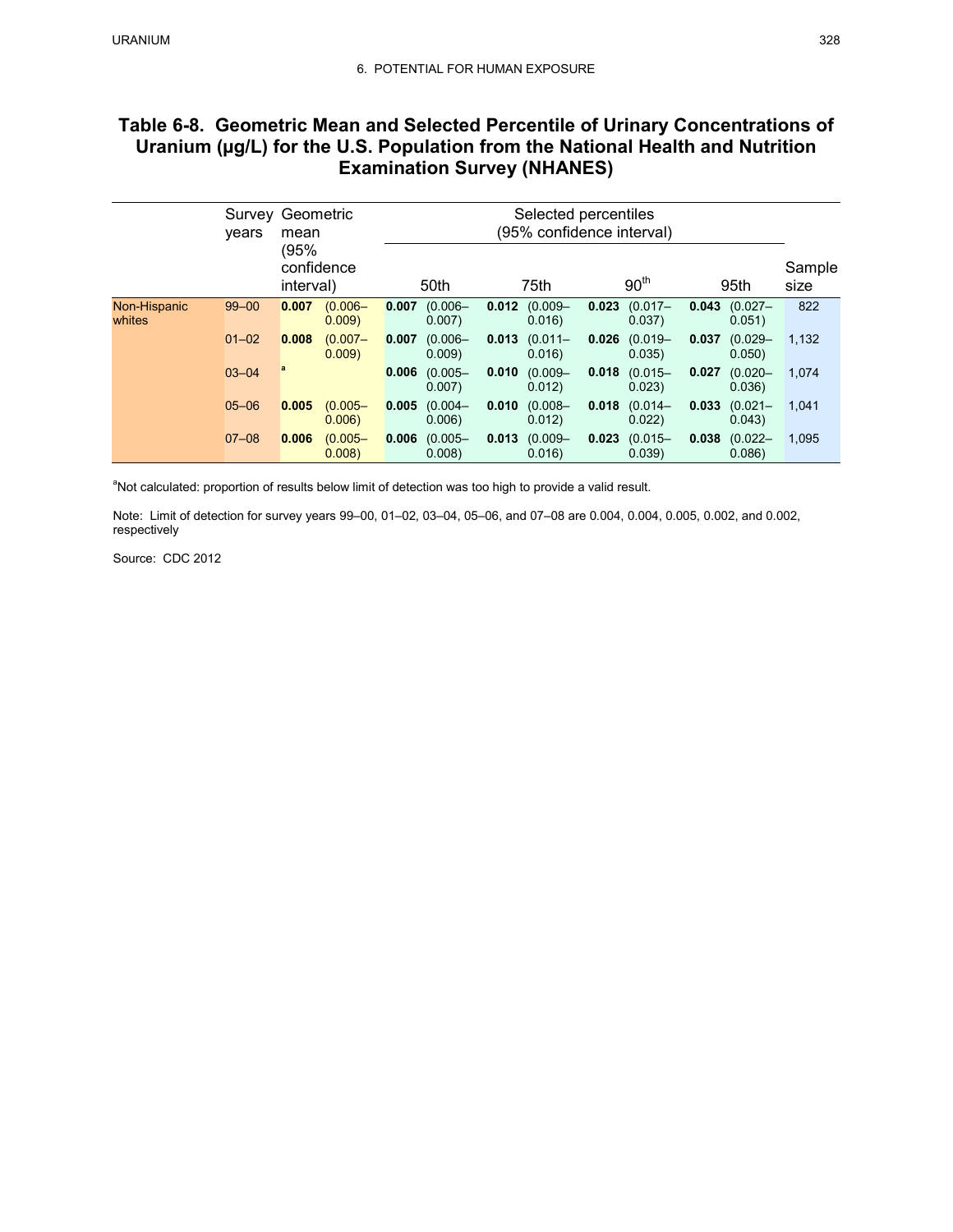### 6. POTENTIAL FOR HUMAN EXPOSURE

 New York City residents and Illinois residents averaged 0.14 μg/kg (0.09 pCi/kg) and 0.1 μg/kg concentrations of uranium were measured in the organs of persons representing all age groups from different parts of the United States. The uranium values for lungs, liver, kidney, and bone (vertebrae, rib, 1.00 μg/kg (0.26–0.67 pCi/kg), and 0.25–1.9 μg/kg (0.17–1.3 pCi/kg), respectively (Fisenne and Welford (0.07 pCi/kg), respectively, compared to a mean value worldwide of 0.58  $\mu$ g/kg (Fisenne 1988). Mean and skeleton) were 0.5–1.17 μg/kg (0.34–0.78 pCi/kg), 0.12–0.33 μg/kg (0.08–0.22 pCi/kg), 0.39– 1986; Fisenne 1988; Singh et al. 1986b). These differences reflect dietary variations.

 Workers engaged in the extraction and processing of uranium are occupationally exposed to uranium. uranium conversion and enrichment, uranium fuel fabrication, and nuclear weapons production. Industries where uranium exposures are known to have occurred are uranium mining and milling,

uranium conversion and enrichment, uranium fuel fabrication, and nuclear weapons production.<br>Epidemiologic surveys were initiated in the United States as early as 1950 to study the effects of uranium exposure on uranium millers, and similar studies were performed of workers at the Oak Ridge Gaseous Diffusion Plant in Oak Ridge, Tennessee, where uranium conversion and enrichment were performed. uranium (BEIR IV 1988). Those studies attributed the health decrement to radon progeny and other toxicants and not directly to the

 combined chemical and radiological health hazard. However, access to enriched or high specific activity exposure to enriched uranium should be limited to rare accidental releases in the workplace. Exposure to enriched uranium, used as a uranium fuel in nuclear energy production, may present a uranium is strictly regulated by the USNRC and the DOE. Therefore, the potential for significant human

## **6.6 EXPOSURES OF CHILDREN**

 This section focuses on exposures from conception to maturity at 18 years in humans. Differences from adults in susceptibility to hazardous substances are discussed in Section 3.7, Children's Susceptibility.

 Children are not small adults. A child's exposure may differ from an adult's exposure in many ways. larger skin surface in proportion to their body volume. A child's diet often differs from that of adults. or formula to the diet of older children who eat more of certain types of foods than adults. A child's behavior and lifestyle also influence exposure. Children crawl on the floor, put things in their mouths, Children drink more fluids, eat more food, breathe more air per kilogram of body weight, and have a The developing human's source of nutrition changes with age: from placental nourishment to breast milk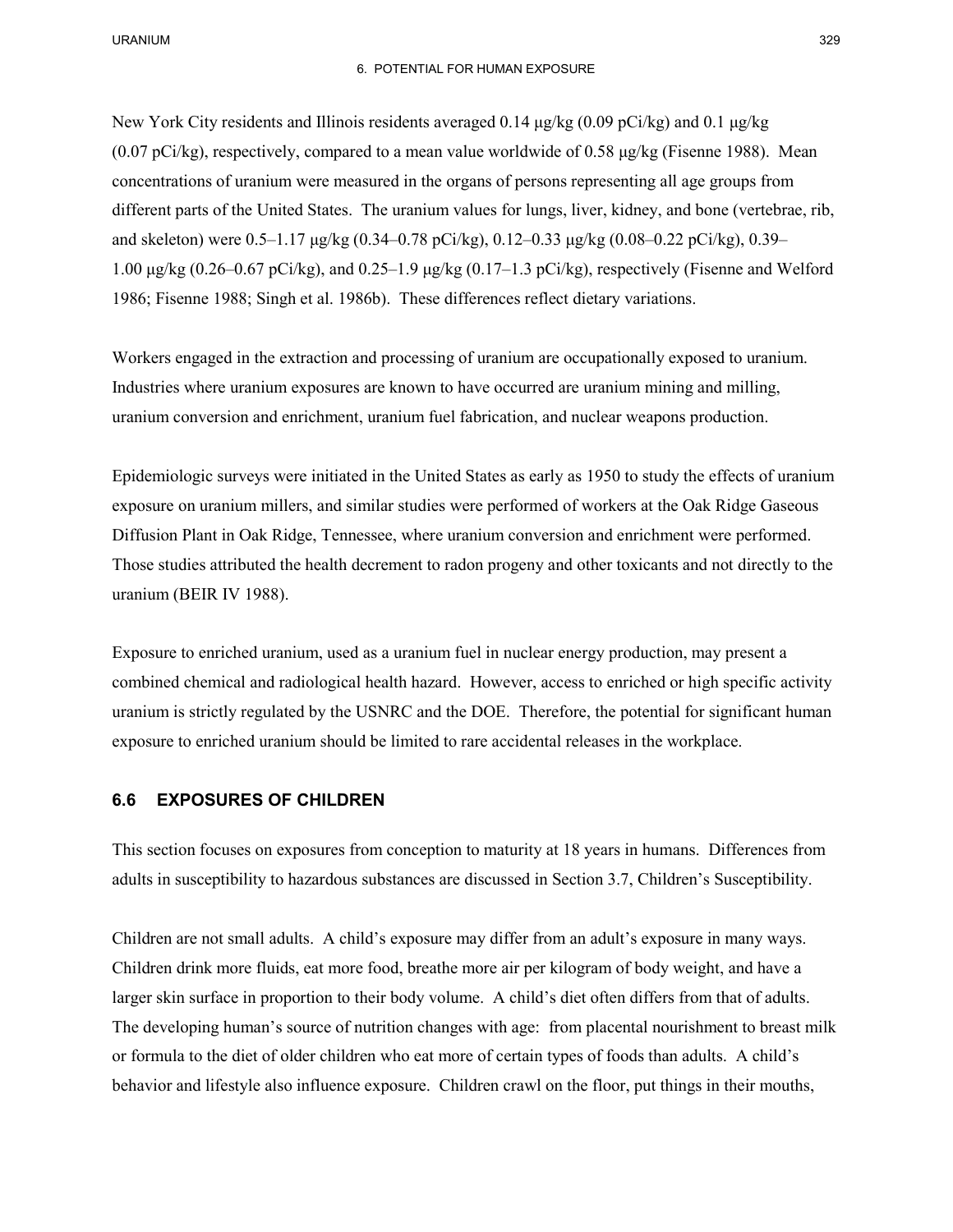also are closer to the ground, and they do not use the judgment of adults to avoid hazards (NRC 1993). sometimes eat inappropriate things (such as dirt or paint chips), and spend more time outdoors. Children

 As for adults in the general population, small exposures occur from normal ingestion of food and drinking water and inhaling air. These exposures may be higher in areas with naturally high uranium soil levels or near uranium processing sites and hazardous waste sites containing uranium. Levels of uranium listed in Tables 6-7 and 6-8 (CDC 2012). Concentrations measured in children aged 6–11 and 12– 19 years were similar to those measured in adults aged  $\geq$ 20 years, across all years. measured between 1999 and 2008 in the urine of various ages of the U.S. population from NHANES are

 A study of uranium content in bone from three age groups (<13, 13–20, and 20–25 years old) reported somewhat higher uranium content in the youngest compared to the oldest age group (approximately 1.5– 3-fold); however, there were only 2–4 subjects in each group and the results were not statistically significant (Broadway and Strong 1983). No information on uranium levels in amniotic fluid, meconium, cord blood, neonatal blood, or breast milk was located.

 At hazardous waste sites, uranium that is found in excess of natural background levels is most likely to be in soil and presents a special hazard for young children. Hand-to-mouth activity and eating contaminated present at the waste site. Soluble uranium compounds (e.g., uranyl nitrate) are absorbed by the gastrointestinal tract to a much greater degree than insoluble uranium compounds (e.g., insoluble oxides of uranium), and a large toxicity database in animals supports the higher toxicity of the soluble forms (see Chapter 3). Uranium in soil at non-hazardous waste sites is almost entirely (>99%) in the form of dirt will result in oral exposure to uranium. The hazard in this case depends on the form of uranium insoluble oxides of uranium, which have very low bioavailability.

 areas with elevated concentrations of uranium in the soil and for children with elevated concentrations of household products or products used in crafts, hobbies, or cottage industries contain significant amounts of uranium, except in cases where uranium-bearing rocks are used in and around the home for decorative, collection, or construction purposes (Agency for Toxic Substances and Disease Registry 1997). As for adults, the potential for uranium exposure is greater for children who consume foods grown in uranium in their drinking water (EPA 1985c; NCRP 1984a). Other home exposures are unlikely since no

 No information is available on whether children differ from adults in their weight-adjusted intake of uranium. The fractional absorption of uranium (as uranyl nitrate and uranyl citrate) by the oral route was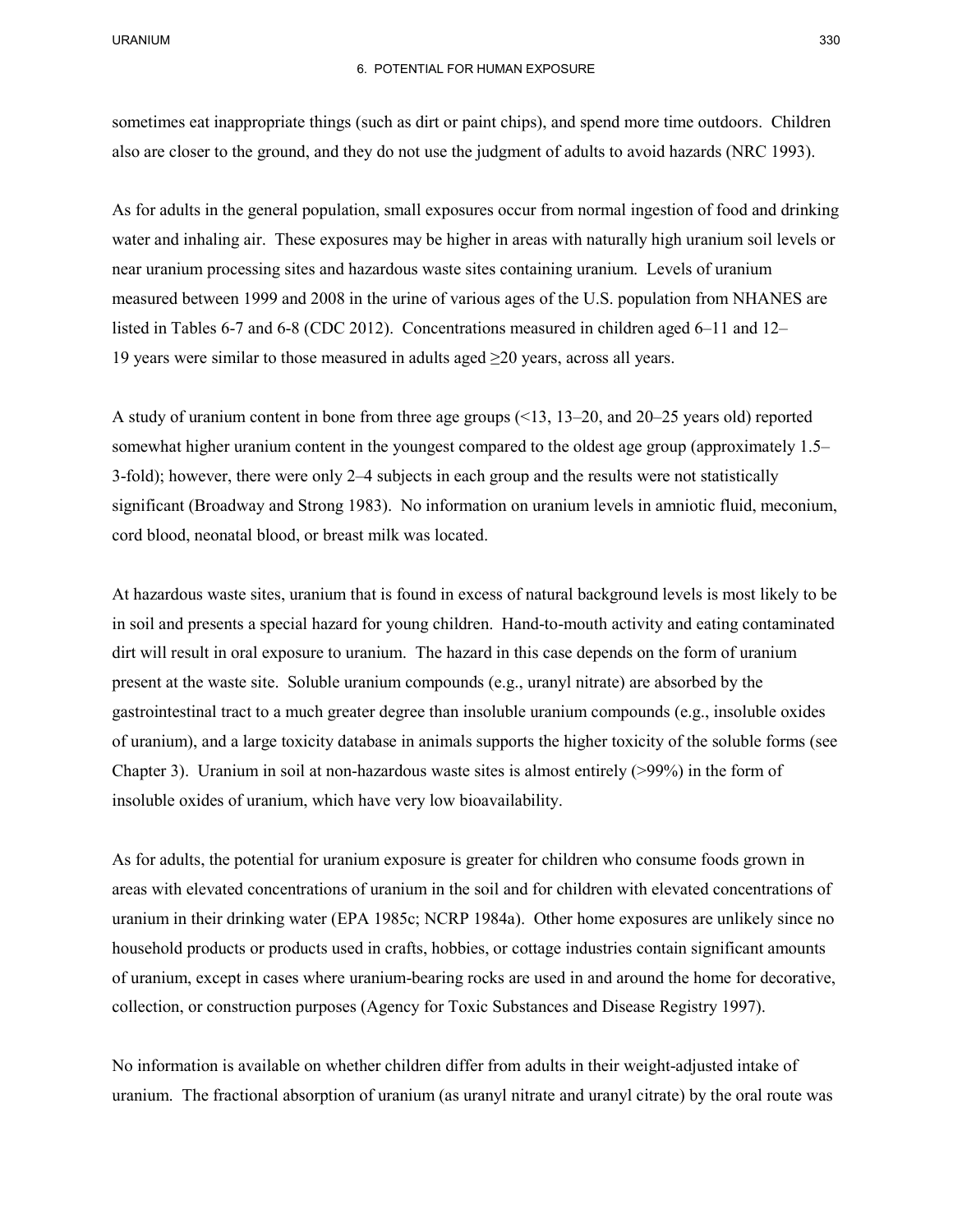higher in neonatal than in adult rats and swine (Sullivan 1980b; Sullivan and Gorham 1982). In a mathematical model developed by the ICRP for risk assessment, one of the assumptions is that the fractional absorption of ingested uranium is twice as high in children under the age of 1 year compared to adults.

 Uranium exposure to children from parents' work clothes, skin, hair, tools, or other objects from the workplace is possible if the parent uses uranium at work. However, in a comprehensive review of incidents of home contamination by workers (NIOSH 1997), no cases of uranium contamination were described.

 to uranium could affect the developing fetus or germ cells. However, epidemiological studies of workers germ cells. Genotoxic effects to parental germ cells or to a developing fetus are not likely at probable result in exposure to the fetus or infant. As a radionuclide, uranium is potentially genotoxic and thus, it is important to know if parental exposure exposed to uranium show no evidence of genotoxic effects. This is most likely due to the very low specific activity, the low systemic absorption of uranium, and the lack of concentration of uranium in the levels of exposure to uranium from the environment or at hazardous waste sites. Some uranium is stored in bone, but it is not known if this uranium is released during pregnancy and lactation, when it could

## **6.7 POPULATIONS WITH POTENTIALLY HIGH EXPOSURES**

 Higher rates of uranium exposure have been reported for some populations. The potential for uranium exposure is greater for individuals who consume foods grown in areas with elevated concentrations of uranium in the soil, and for individuals with elevated concentrations of uranium in their drinking water (EPA 1985c; NCRP 1984a; Orloff et al. 2004). Industries where higher exposures to uranium are known fabrication, and nuclear weapons production (BEIR IV 1988; Miller 1977; NCRP 1984a; West et al. 1979). Other groups with the potentially higher exposures include persons involved in producing and using phosphate fertilizers and individuals living and working near fossil fuel plants (Jaworowski and Grzybowska 1977; NCRP 1984a; Tadmor 1986; Weissman et al. 1983). Uranium compounds were previously used in dental appliances, and individuals with dental work of this kind have potentially higher to occur include uranium mining and milling, uranium conversion and enrichment, uranium fuel exposures (Sairenji et al. 1980).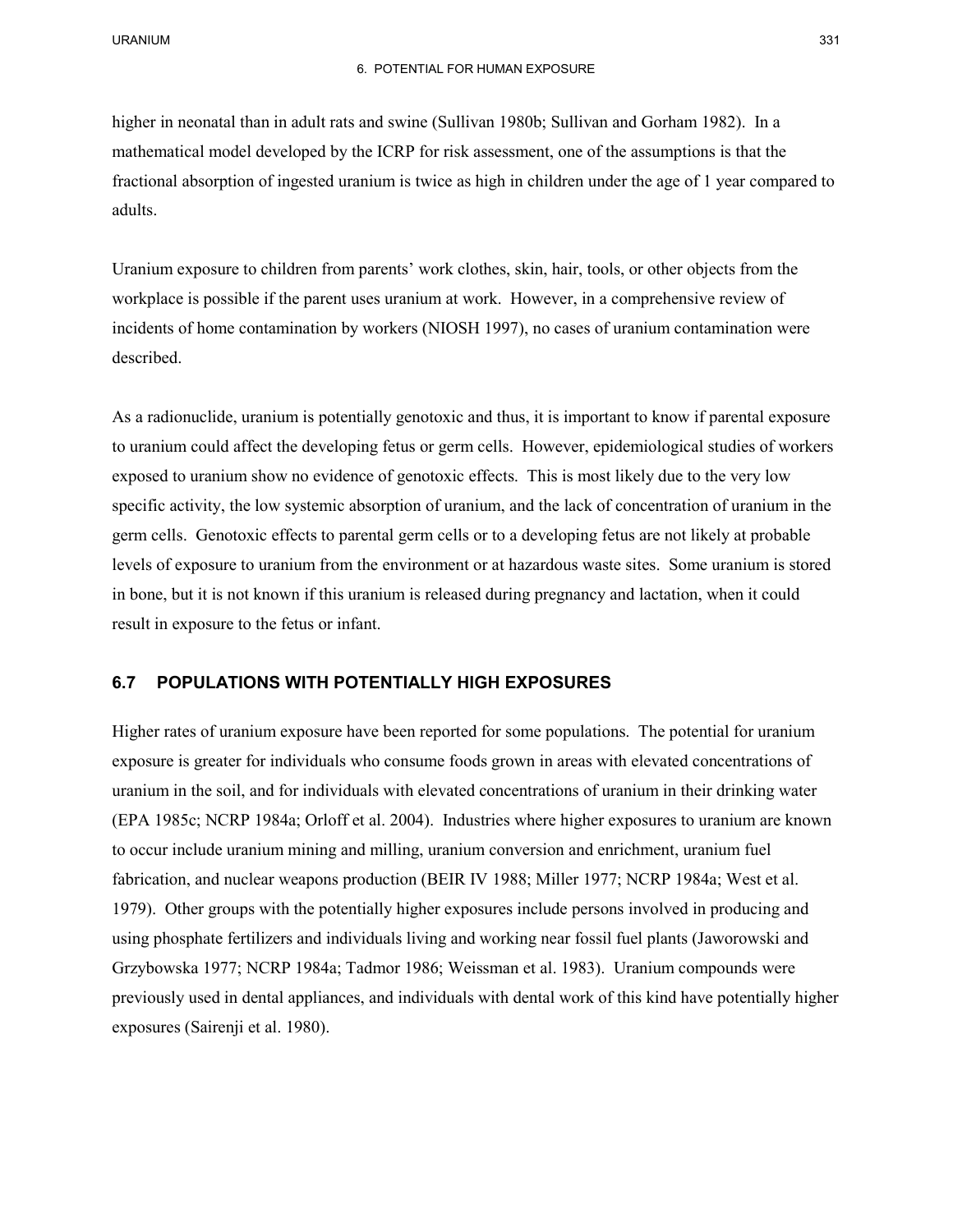#### 6. POTENTIAL FOR HUMAN EXPOSURE

 and ingestion resulting from contact with depleted uranium residue on contaminated surfaces (Parkhurst and Guilmette 2009a; Szrom et al. 2009). The handling of coated and intact depleted uranium plates and The use of depleted uranium in high-density tank armor and armor piercing munitions may result in higher exposures of military personnel who are located in, or nearby, an armored vehicle penetrated by a depleted uranium munition (kinetic energy penetrator) during combat. The primary routes of exposure to depleted uranium include inhalation of aerosols formed during the high energy collisions of depleted uranium munitions with vehicle armor, embedding of depleted uranium fragments in wounds to the body, unfired depleted uranium munitions should not result in exposure to uranium.

 November 2000, was conducted to determine the level of exposure to depleted uranium aerosols resulting Capstone study show mean depleted uranium concentrations measured inside the unventilated combat vehicles ranging from 3.0 to 16 g/m<sup>3</sup> 10 seconds after perforation and falling to 0.020–0.15 g/m<sup>3</sup> within 30 minutes (Parkhurst et al. 2009). Levels were much lower in a ventilated Abrams tank with a maximum inhalation intakes of depleted uranium were determined to be 10–280 mg for a combat vehicle crew member exiting 1 minute after perforation, 43–710 mg for a combat vehicle crew member exiting The Capstone Depleted Uranium Aerosol Characterization and Risk Assessment Study, begun in from perforation of armored Abrams Tanks and Bradley Fighting Vehicles with large caliber depleted uranium munitions (Guilmette and Parkhurst 2007; Parkhurst and Guilmette 2009a). Results of the concentration of 0.22  $g/m<sup>3</sup>$  measured 1 minute after perforation and 0.011  $g/m<sup>3</sup>$  after 30 minutes (Guilmette and Parkhurst 2007; Parkhurst et al. 2009). Based on the aerosol measurements, median 5 minutes after perforation, and 27–200 mg for a first responder entering 5 minutes after perforation and remaining in the combat vehicle for 10 minutes (Guilmette et al. 2009; Parkhurst and Guilmette 2009b). A depleted uranium inhalation intake rate ranging from 0.447 to 14.5 mg/hour was estimated for military personnel and civilian employees located near vehicles containing depleted uranium fragments but not directly involved in the perforation incident (Szrom et al. 2009). Ingestion intake rates for these individuals were estimated to be 1.78–38.9 mg/hour resulting from hand-to-mouth transfer from contact with depleted uranium contaminated surfaces (Szrom et al. 2009).

 during 1994, and in Kosovo during 1999 (Oeh et al. 2007b). Several studies have monitored the levels of conflicts (Hooper et al. 1999; McDiarmid et al. 1999b, 2001b, 2004a; Miller et al. 2008; Oeh et al. 2007a, 2007b; Toohey 2003). Table 6-9 lists urinary concentrations measured in these studies. In general, the levels of uranium measured in the urine of individuals reporting exposure were not different than levels in Depleted uranium was reportedly used in the military conflicts in Iraq during 1991 and 2003, in Bosnia uranium in the urine of individuals with reported exposure to the depleted uranium used during these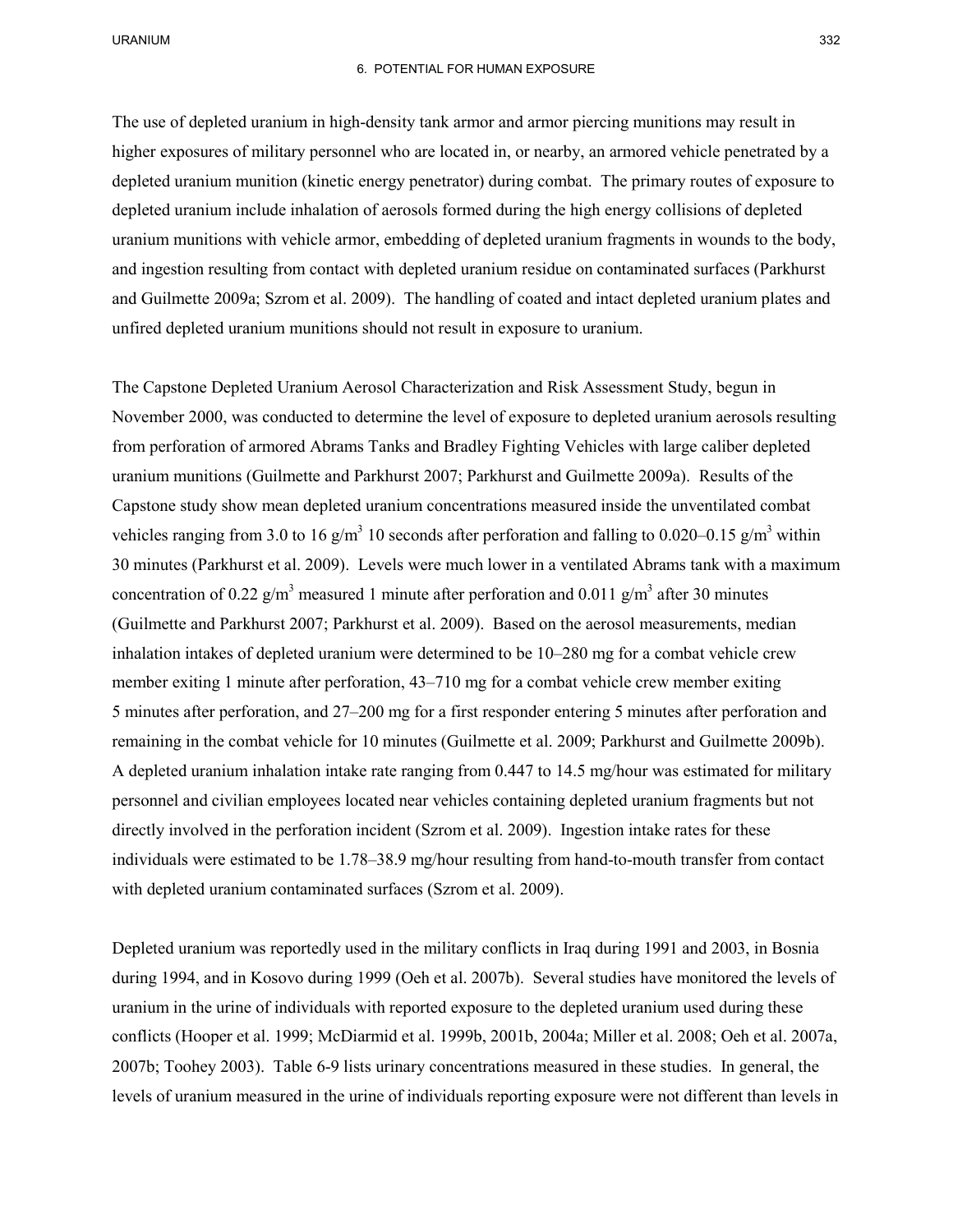|                                                                     | Concentration (µg U/g creatinine)<br>Number of |                   |                    |             |                                        |
|---------------------------------------------------------------------|------------------------------------------------|-------------------|--------------------|-------------|----------------------------------------|
| Location                                                            | individuals Mean                               |                   | Minimum            | Maximum     | Reference                              |
| U.S. Gulf War veterans,<br>1993-1994                                |                                                |                   |                    |             | Hooper et al. 1999                     |
| Reported depleted uranium<br>exposure without<br>embedded fragments | 10                                             | 0.03              |                    |             |                                        |
| With embedded depleted<br>uranium fragments                         | 15                                             | 4.47              |                    | 22.48       |                                        |
| 1997                                                                |                                                |                   |                    |             | McDiarmid et al.<br>1999b; Toohey 2003 |
| Non-exposed                                                         | 22                                             | 0.02              | 0.01               | 0.05        |                                        |
| Reported depleted uranium<br>exposure <sup>a</sup>                  | 29                                             | 3.59              | 0.01               | $30.74^{a}$ |                                        |
| 1997-1999                                                           |                                                |                   |                    |             | Toohey 2003                            |
| With embedded depleted<br>uranium fragments (30-<br>840 mg)         | 7                                              |                   | 0.46               | 24.77       |                                        |
| 1998-1999                                                           |                                                |                   |                    |             | McDiarmid et al.<br>2001b              |
| Reported depleted uranium<br>exposure                               | 169                                            | 0.01 <sup>b</sup> | 0.001              | 0.432       |                                        |
| 1998-2002                                                           |                                                |                   |                    |             | McDiarmid et al.<br>2004a              |
| Reported depleted uranium<br>exposure without<br>embedded fragments | 440                                            | 0.001             | $0.005^{\circ}$    | $0.042^d$   |                                        |
| With embedded depleted<br>uranium fragments                         | 6                                              | 0.083             | 0.008 <sup>c</sup> | 2.895       |                                        |
| Peacekeepers and residents<br>in Kosovo, 1999-2006                  |                                                |                   |                    |             | Oeh et al. 2007a,<br>2007b             |
| German peacekeepers                                                 | 726                                            | 0.0139            | 0.006              | 0.1715      |                                        |
| Kosovo residents                                                    | 25                                             | 0.0251            | 0.00292            | 0.2668      |                                        |
| Unexposed controls from<br>southern Germany                         | 63                                             | 0.0128            | 0.0014             | 0.775       |                                        |
| <b>British Forces</b>                                               |                                                |                   |                    |             | Miller et al. 2008                     |
| Military personnel not<br>having served in Iraq                     | 732                                            | $0.0027^b$ <0.001 |                    | 0.556       |                                        |

# **Table 6-9. Urinary Levels of Uranium in Individuals Exposed through Military Use of Depleted Uranium**

<sup>a</sup>All values >1.0 µg U/g creatinine occurred in nine veterans containing embedded fragments.

<sup>b</sup>Median value.<br><sup>c</sup>10th percentile value.

<sup>d</sup>95th percentile value.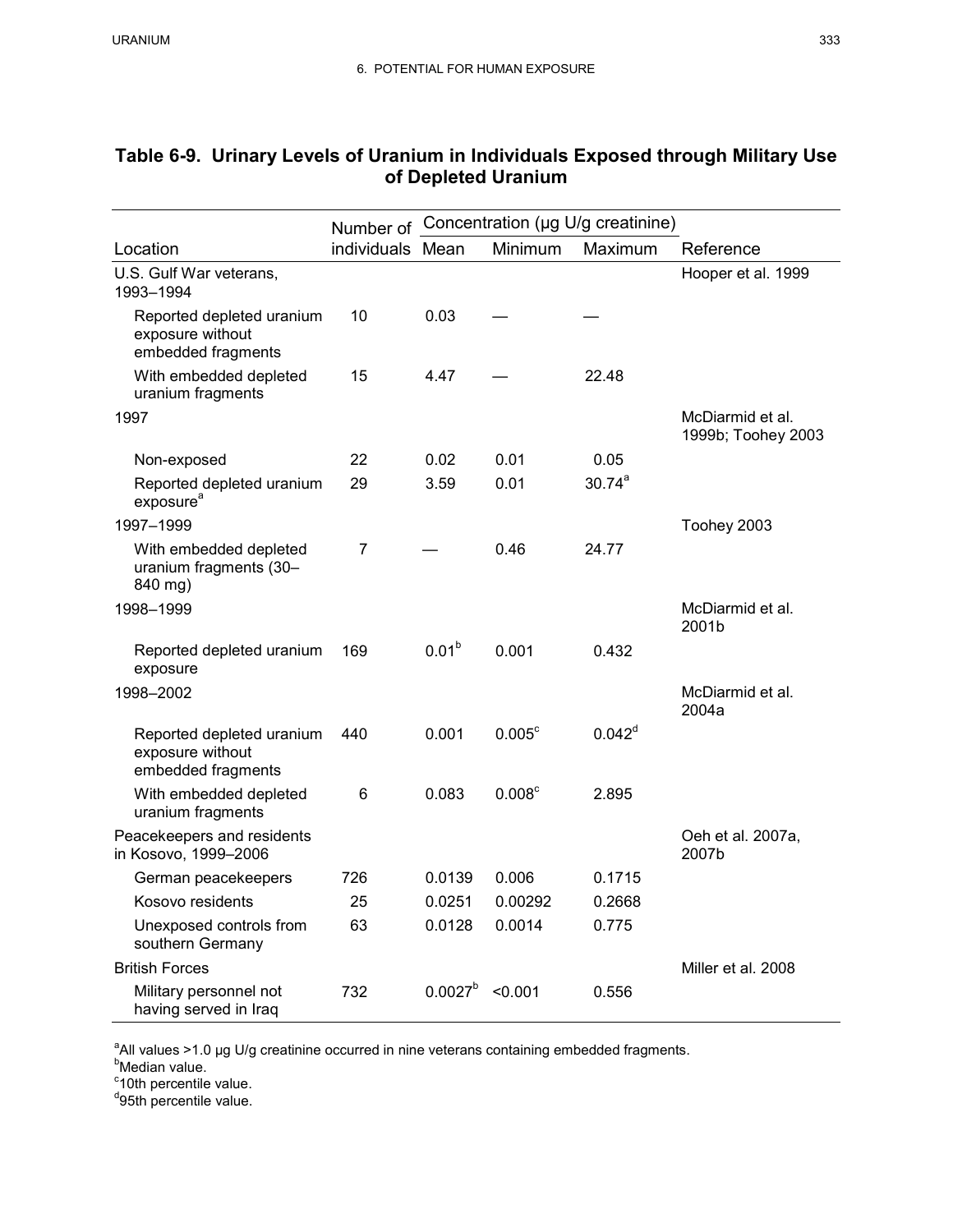containing fragments embedded within their bodies (Hooper et al. 1999; McDiarmid et al. 1999b, 2004a; Toohey 2003). Measured urinary uranium levels in these individuals are consistently elevated, reaching non-exposed individuals. A notable exception is seen with individuals having depleted uraniumas high as  $30 \mu g$  U/g creatinine.

## **6.8 ADEQUACY OF THE DATABASE**

 Administrator of EPA and agencies and programs of the Public Health Service) to assess whether adequate information on the health effects of uranium is available. Where adequate information is not available, ATSDR, in conjunction with NTP, is required to assure the initiation of a program of research effects) of uranium. Section 104(i)(5) of CERCLA, as amended, directs the Administrator of ATSDR (in consultation with the designed to determine the health effects (and techniques for developing methods to determine such health

 The following categories of possible data needs have been identified by a joint team of scientists from reduce the uncertainties of human health assessment. This definition should not be interpreted to mean that all data needs discussed in this section must be filled. In the future, the identified data needs will be evaluated and prioritized, and a substance-specific research agenda will be proposed. ATSDR, NTP, and EPA. They are defined as substance-specific informational needs that if met would

#### **6.8.1 Identification of Data Needs**

**Physical and Chemical Properties.** Pertinent data on the physical and chemical properties of uranium and uranium compounds are available in the literature.

**Production, Import/Export, Use, Release, and Disposal.** According to the Emergency to submit substance release and off-site transfer information to the EPA. The TRI, which contains this provide a list of industrial production facilities and emissions. Planning and Community Right-to-Know Act of 1986, 42 U.S.C. Section 11023, industries are required information for 2010, became available in May of 2008. This database is updated yearly and should

 Data regarding the past and present production (ABMS 1994; EPA 1985a) and import/export volumes (USDOC 1995) for uranium are available. The uses of uranium and uranium compounds are well known (Clayton and Clayton 1981; EPA 1985c). Other than glazed ceramic foodware and decorative items (Landa and Councell 1992) and dental appliances (Sairenji et al. 1980), consumer contact with uranium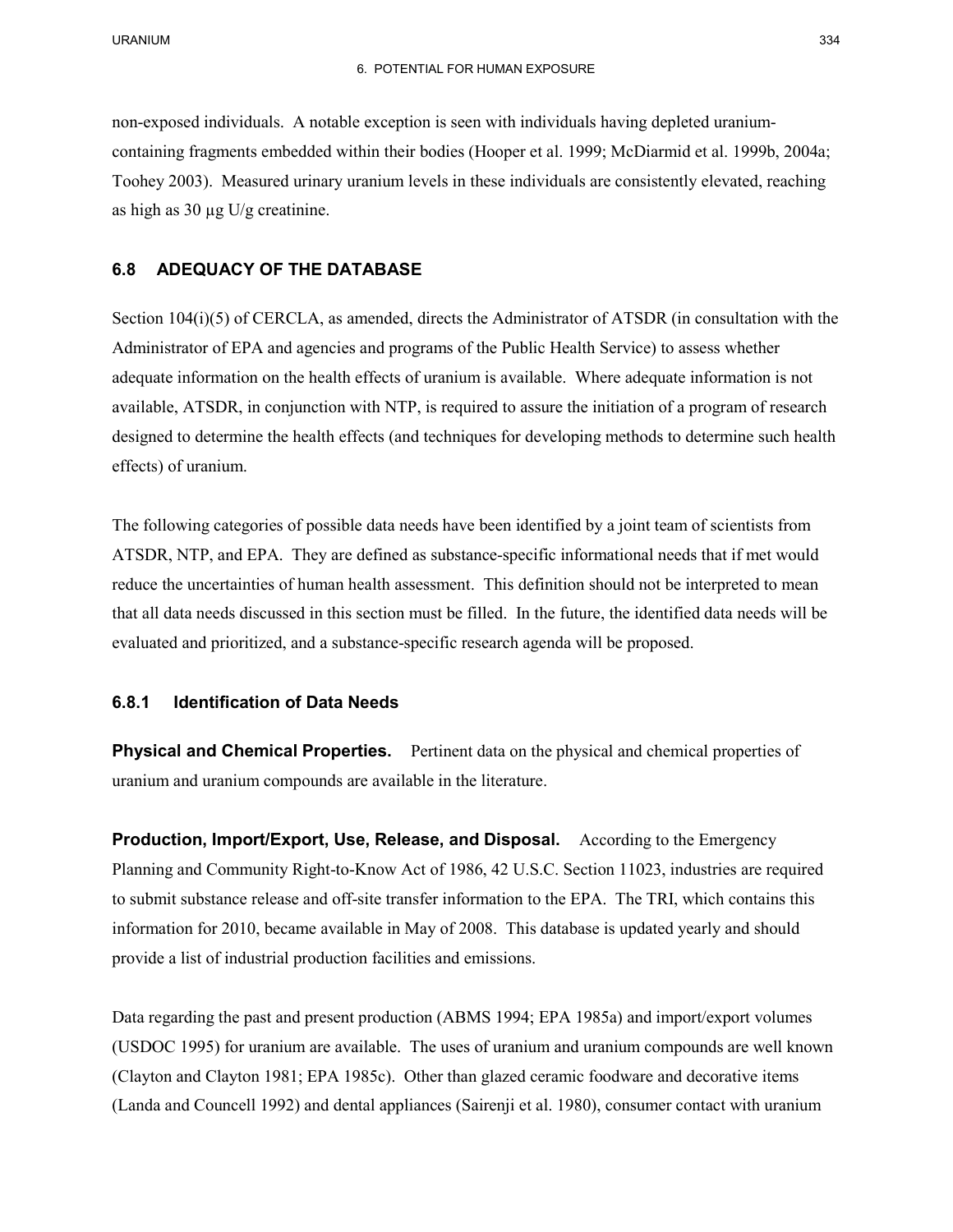products is negligible. Since uranium is not covered under SARA, Title III, manufacturers and users are not required to report releases to the EPA. There is a lack of data on the release and disposal of uranium during mining, milling, and chemical processing and its use during fuel cycle operations. The disposal of Since significant amounts of depleted uranium are used on modern battlefields, it would be useful to have more information on the export of depleted uranium to other nations, the disposal of related wastes in the United States, and the mass of depleted uranium released to long-distance air transport when projectiles are used against different target types. uranium is governed by the USNRC regulations (10 CFR 61), and releases of uranium to the environment are governed by USNRC and EPA regulations (10 CFR 20, Appendix B; 40 CFR 190; 40 CFR 192).

**Environmental Fate.** For solids, there is a need to determine uptake factors into edible portions of plants and not just adherence to the root structure. For the solid-liquid interface, a method is needed to determine a method by which  $^{234}$ U to  $^{238}$ U ratio deviates from unity such that the EPA ERAMS water soil and water can occur (Essien et al. 1985). Little experimental data on the particle size and residence time of uranium and uranium compounds present in ambient atmospheres are available. Additional data studies have characterized the oxidation states and chemical forms of some uranium compounds  $(UO<sub>2</sub>$  and UO3) (Dodge and Francis 1994; Wersin et al. 1994), more data identifying the chemical forms of uranium in the environment are needed to better understand the fate and transport of uranium. Since significant amounts of depleted uranium are used on modern battlefields, it would be useful to have more information on the export of depleted uranium to other nations and the disposal of related wastes in the United States, as well as estimates of projectile quantities that aerosolize to a significant extent and sample results indicate disequilibrium. Uranium enters the atmosphere in particulate form from natural sources and from uranium mining, milling, and processing. Dry or wet deposition from the atmosphere to regarding the measured particle size of uranium compounds in ambient air, settling velocity, and knowledge of the chemical forms and lifetime of the particles in air would be useful. Although some associated downwind air contamination levels.

 **Bioavailability from Environmental Media.** The absorption and distribution of uranium as a result quantitative data relating to physical/chemical properties such as particle size, chemical form, and degree uranium to people living near a hazardous waste site. of inhalation and ingestion exposures have been discussed in Sections 3.5.1 and 3.5.2. However, of absorption with the bioavailability of uranium from inhaled air particles and inhaled and/or ingested soil particles, are lacking. Such studies would be useful in assessing potential public health impact of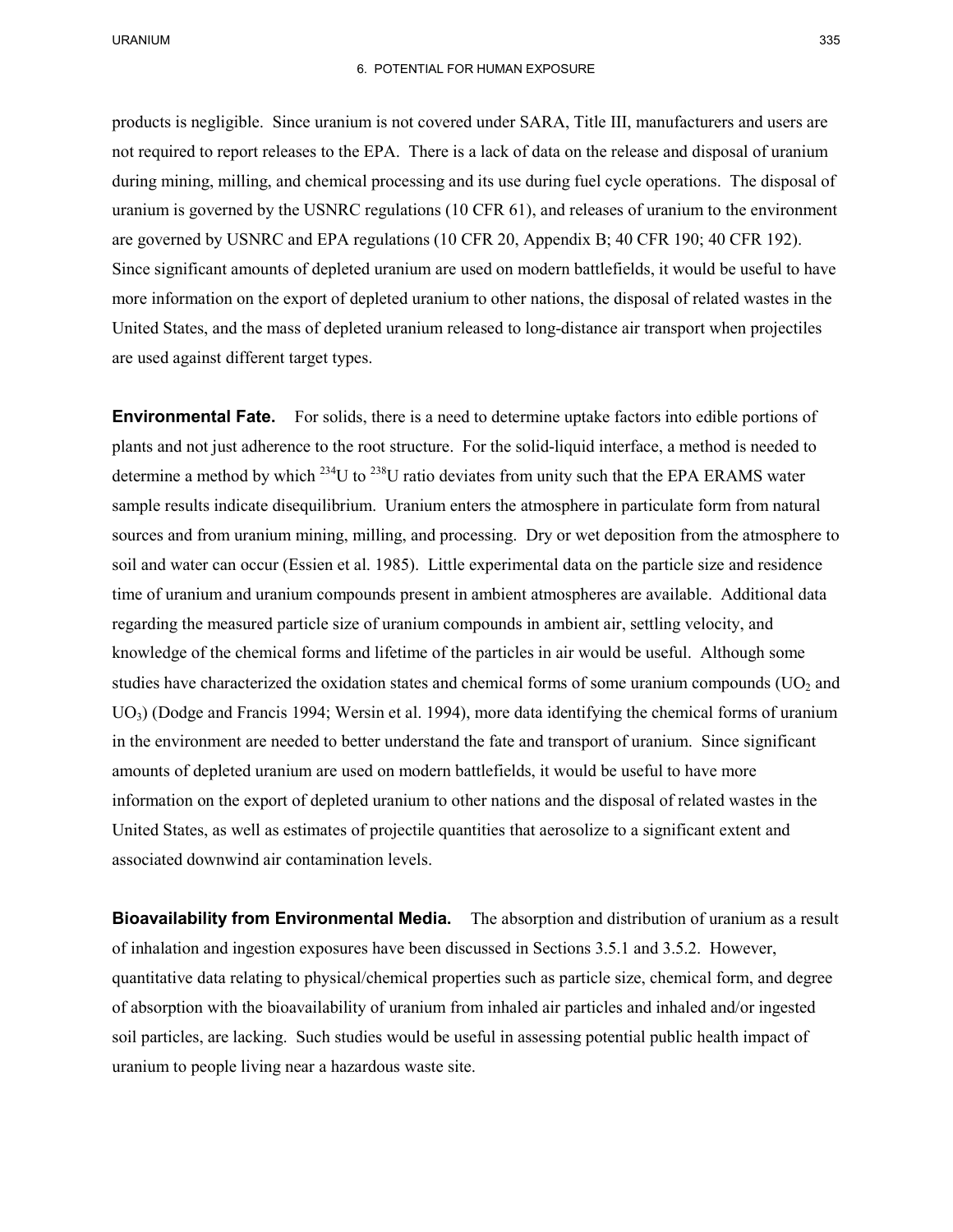#### 6. POTENTIAL FOR HUMAN EXPOSURE

 **Food Chain Bioaccumulation.** Information about uranium bioaccumulation in fish (Mahon 1982; various foods (EPA 1985c) are also available. These data indicate that uranium does not biomagnify in Poston 1982; Swanson 1983; Waite et al. 1988) is available. Data concerning levels of uranium in the food chain (Ahsanullah and Williams 1989; Morishima et al. 1977; Swanson 1983, 1985). Data on

 the levels of uranium in food grown in contaminated areas are limited. Additional data are needed on whether the uptake of uranium in fish is restricted to the gills and how much actually distributes to the meat.

**Exposure Levels in Environmental Media.** Reliable monitoring data for the levels of uranium in the potential risk of adverse health effects in populations living in the vicinity of hazardous waste sites. contaminated media at hazardous waste sites are needed so that the information obtained on levels of uranium in the environment can be used in combination with the known body burden of uranium to assess

The levels of uranium in airborne particles and precipitation have been monitored since 1973 (EPA 1994).<br>Data from several large studies of uranium in domestic water supplies are available (Cothern and Data from several large studies of uranium in domestic water supplies are available (Cothern and 1984a). The primary source of information on the occurrence of uranium in drinking water is the monitoring data are available for uranium-contaminated soils and sediments associated with the nuclear Lappenbusch 1983; DOE 1981b), as are data from studies of groundwater and surface water (NCRP National Inorganics and Radionuclides Survey (NIRS) conducted by EPA (EPA 1991b). Some fuel cycle. Better information on background levels in the environment and speciation of uranium in soils and sediments would be useful for determining which species lead to actual public exposure.

**Exposure Levels in Humans.** Although some data on the urinary levels of uranium in humans nationally representative and do not reflect high exposures, such as those experienced in the Southwest exposure to develop a baseline for comparison. Additionally, there are limited data on the uranium individuals is the U.S. Transuranium and Uranium Registries (USTUR) Tissue Program and database, established to document uranium levels and distribution in human tissues for occupationally exposed workers (PNL 1981). Several major database files are available. The Radiochemical file contains The Health Physics file contains bioassay and other health physics data. These two databases are exposed to natural background levels (food, water, and air) are available (CDC 2012), these data are area of the United States. Biomonitoring studies are needed in areas with higher natural uranium content in human tissues in the general population and in populations living in areas with higher background uranium levels. The principal source of information about occupationally exposed information about radiochemical analysis of tissue donations from occupationally exposed individuals.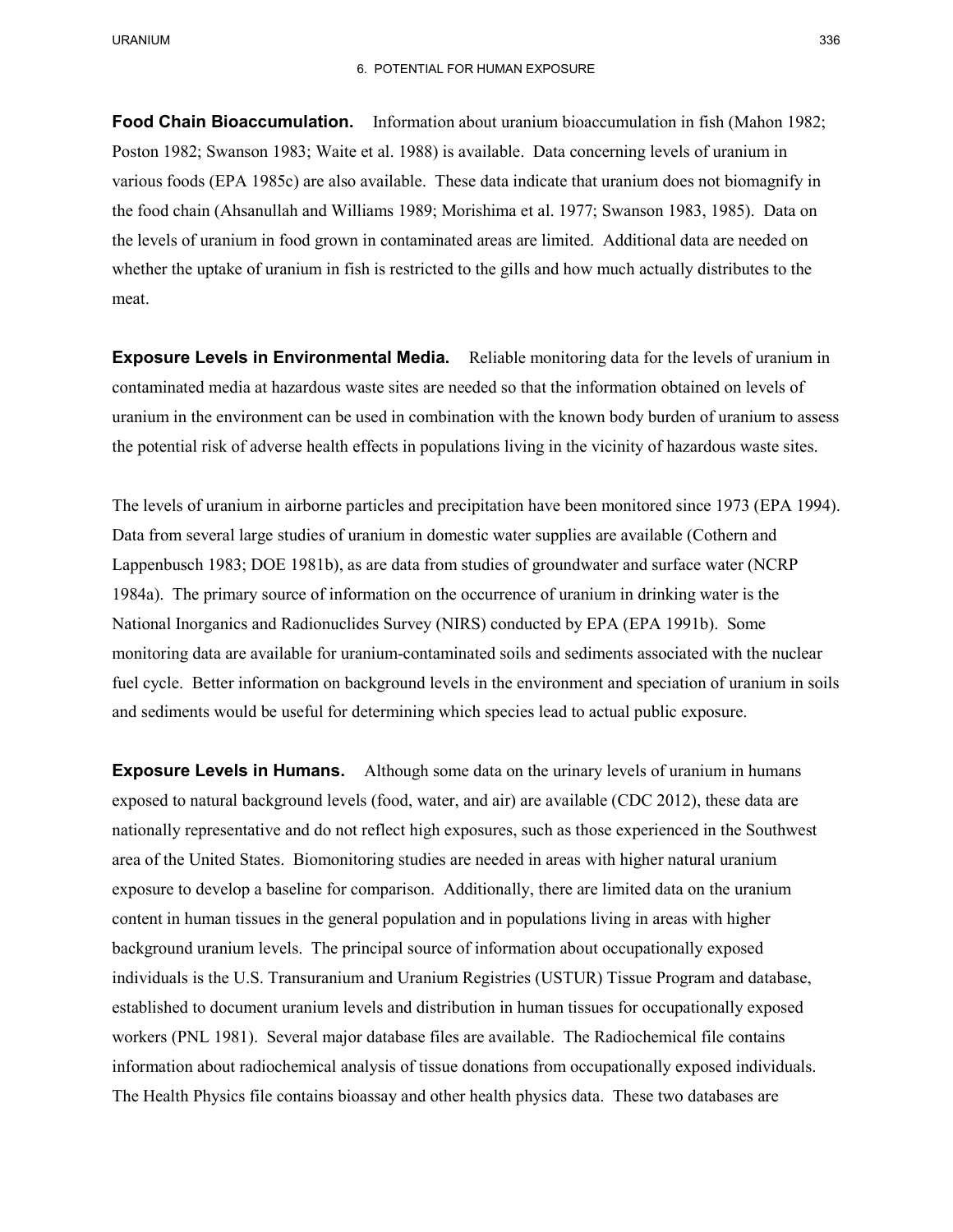regularly updated. The Medical file contains abstracted personal, medical, and clinical data; the Pathology file contains autopsy and pathology information; and the Skeletal Estimate file contains estimated actinide concentrations for unanalyzed half skeletons from donors (USTUR 1999).

This information is necessary for assessing the need to conduct health studies on these populations.

**Exposures of Children.** Children will be exposed to uranium in the same manner as adults in the the urine of children aged 6–11 and 12–19 years during the National Health and Nutrition Examination Survey (NHANES) were similar to those measured in adults aged 20 years and older (CDC 2012), across statistically significant (Broadway and Strong 1983). Since the skeletons of children are growing (higher rate of bone formation), it is possible that a higher fraction of circulating uranium will be deposited in bone than in adults. Further information is needed on bone levels of uranium in children to determine if this is the case. Uranium is found in all soil, and at potentially higher levels at some hazardous waste sites. Since children may have oral exposure to soil through hand-to-mouth activity, bioavailability studies of uranium in soil may be useful to assess the risk of this type of exposure. There is some evidence that neonatal animals absorb uranium in the gastrointestinal tract to a greater extent than adults. help refine risk assessment for uranium exposure in children. general population (i.e., ingestion of food and water and inhalation of air). Concentrations measured in all years. A study of uranium content in bone from three age groups  $\leq 13$ , 13–20, and 20–25 years old) reported somewhat higher uranium content in the youngest compared to the oldest age group (approximately 1.5–3-fold); however, there were only 2–4 subjects in each group and the results were not Experiments to confirm this finding and to determine how long into maturation a difference exists would

Child health data needs relating to susceptibility are discussed in Section 3.12.2, Identification of Data Needs: Children's Susceptibility.

**Exposure Registries.** A voluntary exposure registry, the USTUR for occupationally exposed individuals, was established at Richland, Washington, in 1968 as the National Plutonium Registry for investigation of the potential hazards for occupational exposure to uranium. In 1971, additional single director was given responsibility for both registries. In 1992, the management and operation of the registries was combined at Washington State University under a grant from the U.S. DOE. The primary radiochemistry support was provided by Los Alamos National Laboratory. The U.S. Uranium Registry was created as a separate entity in 1978, and the two registries operated in parallel until 1987, when a goals are to develop information on the distribution and dose of uranium and transuranic elements in